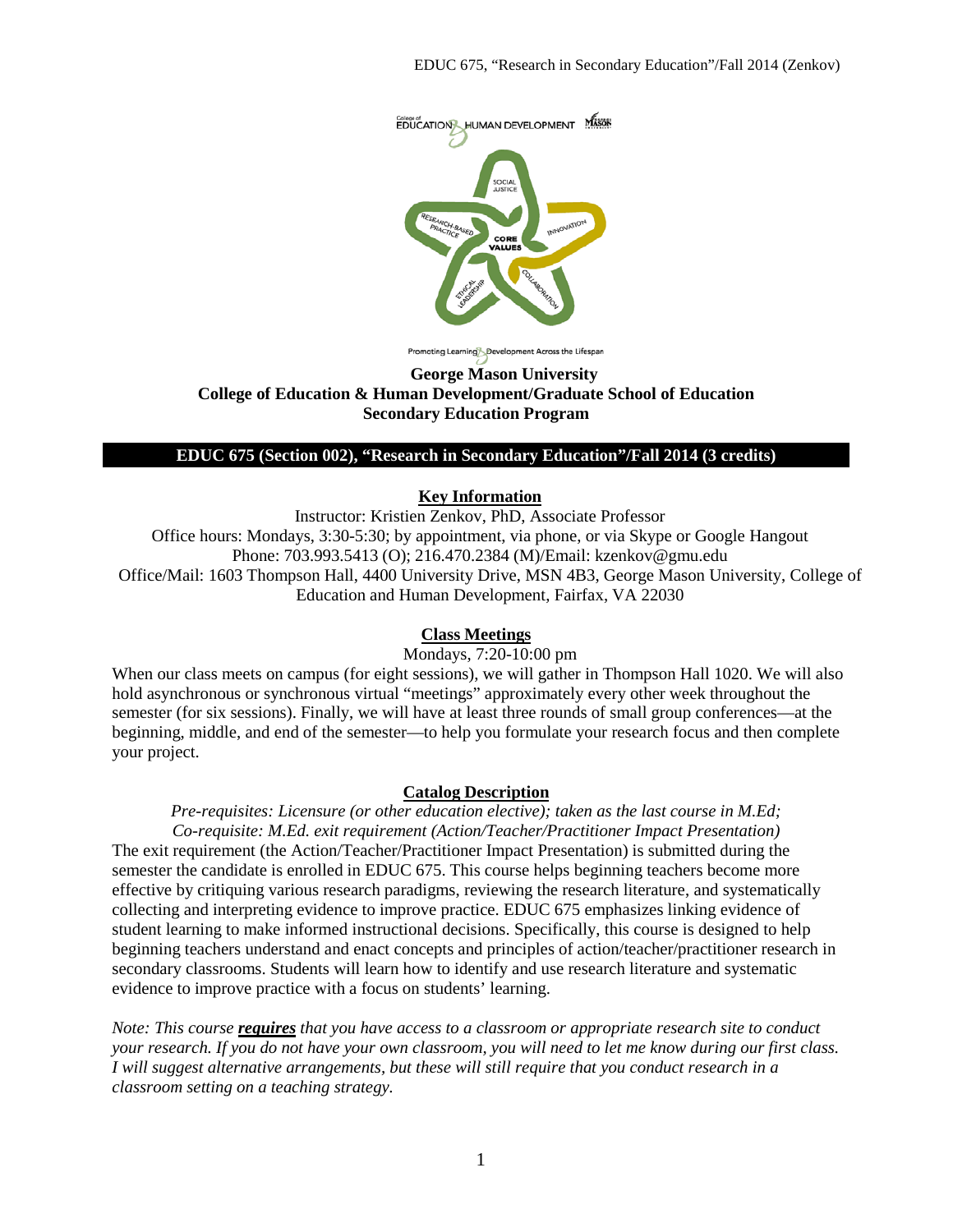# **Relationships to Professional Standards**

By the end of this course students will demonstrate an understanding and application of subject area standards aligned with the National Content Standards and identified by their Specialized Professional Association (SPA):

- Social studies teachers: National Council for the Social Studies, http://www.ncss.org/
- English teachers: National Council of Teachers of English, http://www.ncte.org/
- Math teachers: National Council of Teachers of Mathematics, http://www.nctm.org/
- Science teachers: National Science Teachers Association, http://www.nsta.org/

Students should also have an understanding of and be able to apply the teaching and learning standards as outlined by the Interstate New Teacher Assistance and Support Consortium (INTASC):

• www.ccsso.org/Documents/2011/InTASC\_Model\_Core\_Teaching\_Standards\_2011.pdf Finally, students should be aware of the skills framework of the Partnership for 21st Century Skills and the professional guidelines offered by the National Board for Teaching Standards:

- **<http://www.p21.org/about-us/p21-framework>**
- **<http://www.nbpts.org/five-core-propositions>**

## **CEHD Core Values Commitment**

The College of Education & Human Development is committed to collaboration, ethical leadership, innovation, research-based practice, and social justice. Students are expected to adhere to these principles. This course supports these values by providing students with learning experiences that necessitate collaboration; providing students opportunities to reflect on their teaching and leadership roles in classroom and school contexts; calling on students to develop and participate in innovative research-based practice; and requiring students to reflect on their pedagogies in light of social justice issues. These Core Values are aligned with course outcomes as described below. See **<http://cehd.gmu.edu/values/>** for more information.

### **Course Outcomes and Objectives**

This course is designed to enable students to:

- 1) demonstrate an understanding of the process and components used in action/teacher/practitioner research by conducting and assessing a chosen scholarly inquiry situated in their classroom and impact on students' learning (research-based practice; innovation)
- 2) prepare a research proposal which makes explicit links between theory and practice (researchbased practice)
- 3) examine ethical considerations when conducting action/teacher/practitioner research (researchbased practice; social justice)
- 4) conduct action/teacher/practitioner research which includes: research question(s), research proposal; review of related literature; methods; data collection/analysis; findings; discussion of impact on students, teachers, and the education field (research-based practice)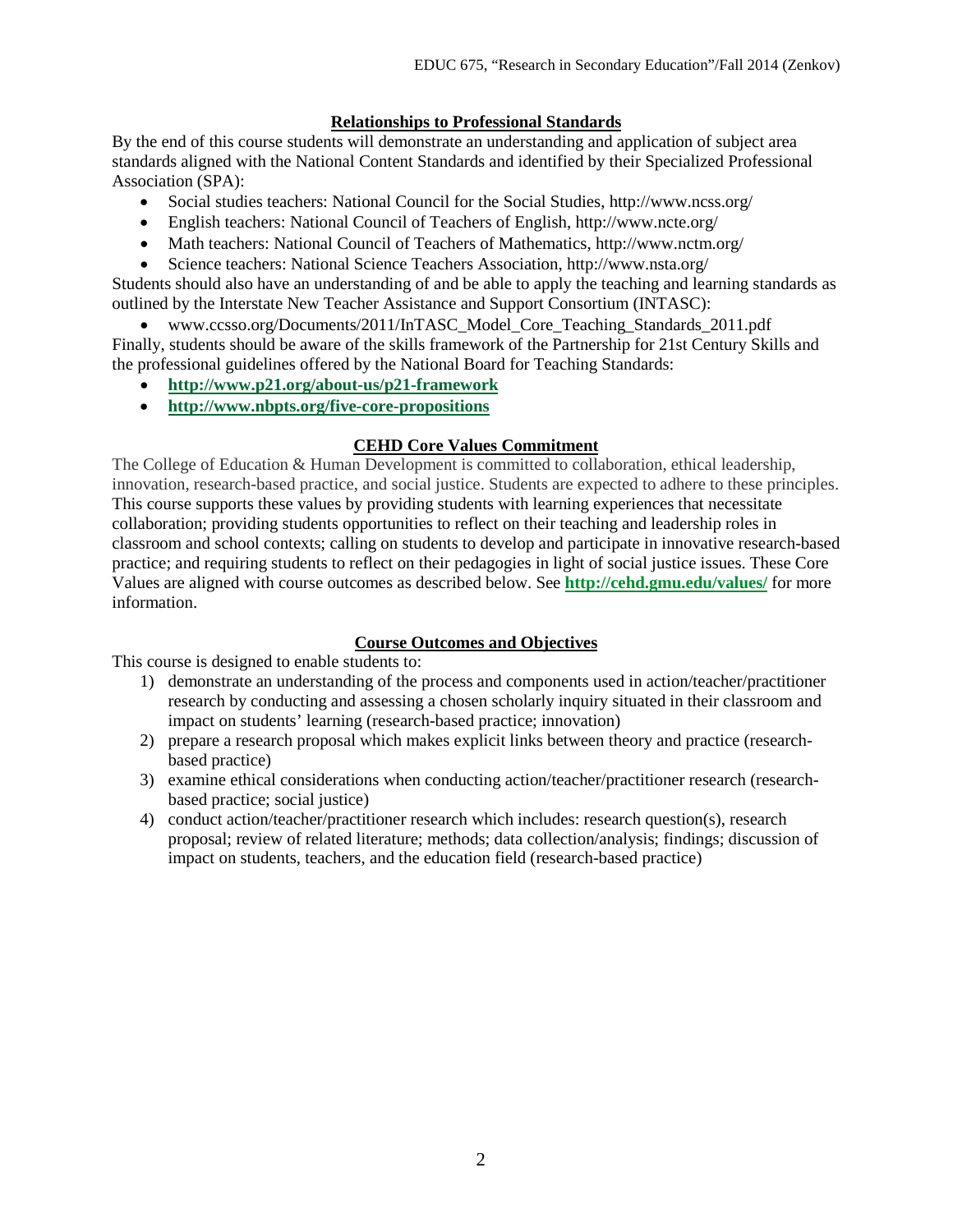- 5) participate in critical and collaborative inquiries to gain multiple perspectives in interpreting research and for validation and peer review of research (collaboration; ethical leadership)
- 6) demonstrate integration of national and state standards for content and pedagogy as related to their research question(s) by reflecting on their own teaching practice and its impact on students' learning (SPA standards respective to students' discipline)
- 7) demonstrate skills in the application of technology and use of resources in action/teacher/practitioner research (innovation)

Students will achieve these outcomes through the following objectives:

- 1) Prepare a research proposal that includes the research context, a problem statement, a research question and outcomes, and a data collection plan that makes explicit links between theory and practice. Students will brainstorm (in whole class and small group settings), give peer feedback online, self-reflect, and post a viable plan to conduct a research study in the classroom. Students will access resources and references, and conduct a review of the literature online. The proposal will be judged on its viability and level of practical application, given the time constraints of the semester.
- 2) Conduct an action/teacher/practitioner research project in a local school or classroom. Students will prepare all data collection instruments to conduct the study. Prior to implementation, data collection instruments will be peer and instructor reviewed in online and/or face-to-face discussion forums. Students will be assigned to research teams that will troubleshoot and provide support as data is collected. Results will be shared and students will provide feedback to each other on the presentation and interpretation of data.
- 3) Review professional strengths and weaknesses of the action/teacher/practitioner research process through peer review and self-assessment. Students will participate in weekly online and/or faceto-face discussions of their progress throughout the research process.
- 4) Write an action/teacher/practitioner research report (using APA format) that includes the context for the study, research question(s) and outcomes, a review of related literature, methodology, data collection/analysis, implications, limitations, and an action plan. Students will review example research reports from prior semesters. Students will post drafts of their complete report and its sections on Blackboard for peer and instructor review and feedback using the rubric used to assess the report. Students will present a summary of their report to their peers in brief in-class presentations and a poster session format at the end of the semester.
- 5) Work in small groups to identify one authentic, alternative, preferably contemporary media-based method through which they will share the results of their action/teacher/practitioner research findings. Each group will design and enact a presentation that moves the public understanding of group members' studies along. Groups might choose to create a collective presentation on group members' projects you might highlight one group member's project and findings. Groups might highlight the very importance of action/teacher/practitioner research or summarize the findings of group members' efforts.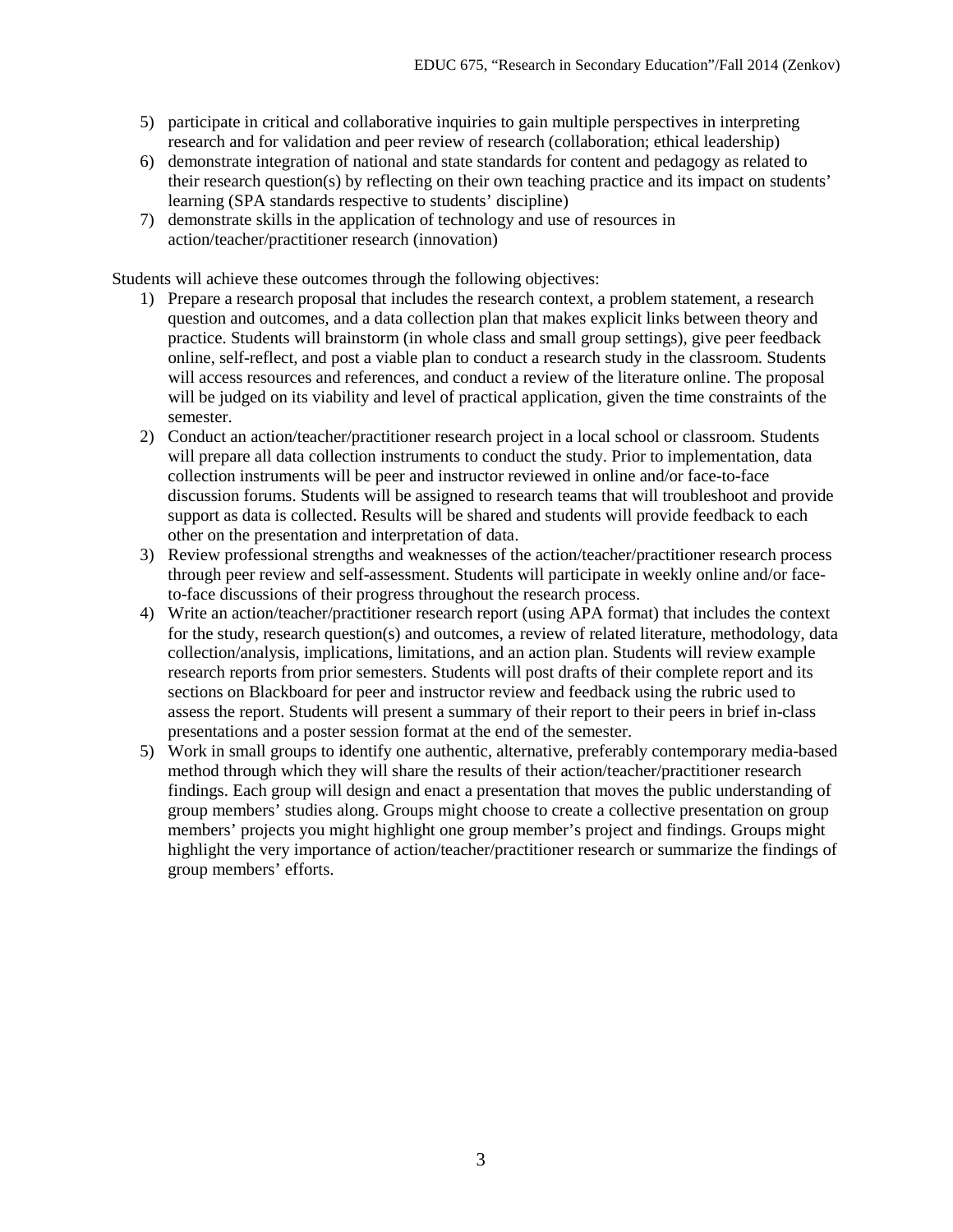## **Course Delivery**

The primary purpose of this course is for you to learn how to conduct action/teacher/practitioner research and apply it in your classroom in order to improve your teaching and your students' learning. Throughout the course, you will complete activities that you will later be able to insert—some almost verbatim—into your final action/teacher/practitioner research report. This course is approximately 50% face-to-face and 50% online and is considered a hybrid course. This course is student-centered and will be conducted using a project-based approach. Your research questions and methodology will be the focus of the course and will drive readings, classroom discussions, peer review activities, reflections, and the action/teacher/practitioner research project that you complete. The purpose of the discussions and peer review sessions will be to support completion of our action/teacher/practitioner research projects and provide opportunities for us to learn about and analyze methods and techniques of action/teacher/practitioner research. You will have the opportunity to construct knowledge and critically reflect on the research process as you complete the action/teacher/practitioner research proposal and report, and then prepare your "Action/Teacher/Practitioner Research Impact Presentation" for graduation.

The course will be delivered through a variety of online, face-to-face, and individualized instructional approaches. Online sessions will be conducted in both synchronous and asynchronous formats, but you will be expected to post your own reflections and assignments and respond to peers' and instructors' postings and feedback by the end of each designated class week (midnight US eastern standard time each Monday). During class meetings there will be large group, small group, and individual activities. Online classes are considered regular instructional time and the assignments given are the equivalent of a full inclass session. The online classes involve research, use of professional web sites, synchronous and asynchronous discussions (during specified timeframes), peer review, email with the instructor and classmates, readings, writing reflections, and other assignments. GMU's Blackboard course framework will be used regularly throughout the course. Your GMU email address is required for communication with the course instructor and must be active by the first week of class. Please inform me of any accessibility problems the first day of class.

Participants conduct independent research, as well as communicate with each other and the instructor via electronic media. In general, we will engage in four activities during our time together:

- 1. Mini-lectures, activities, and discussions related to research methods led by the instructor and course participants and supported by course text and selected readings
- 2. Discussions of the week's readings led by the instructor and course participants
- 3. Research and peer review group and "Action/Teacher/Practitioner Research Impact group meetings in which students concentrate on selected readings, provide feedback and support for each others' writing and research processes, and share how they have presented their research efforts to authentic audiences
- 4. Individual, small group, and whole group meetings to discuss research efforts

Please note that because you have much to learn from each other, and because teaching is often a collaborative effort, you will frequently work in groups. This will give you a chance to share ideas, be exposed to a range of perspectives and experiences, and support each other as you continue to develop your teaching and researching skills.

# **Course Overview**

Teachers are often encouraged to implement "research-based" practices, required to attend workshops where research findings are presented, provided with lists of books that synthesize research, and asked to suggest changes in practice based on the implications of research. Although these practices have their usefulness, the assumption implicit in much of the discourse surrounding educational research is that teachers are *consumers* and/or *objects* of research, rather than *producers* of research. The past two decades have seen a growing movement to upend those assumptions through an emphasis on the importance of action/teacher/practitioner research. Thus, the research and theory we will read and the methodologies with which we will engage are those associated with "action/teacher/practitioner research"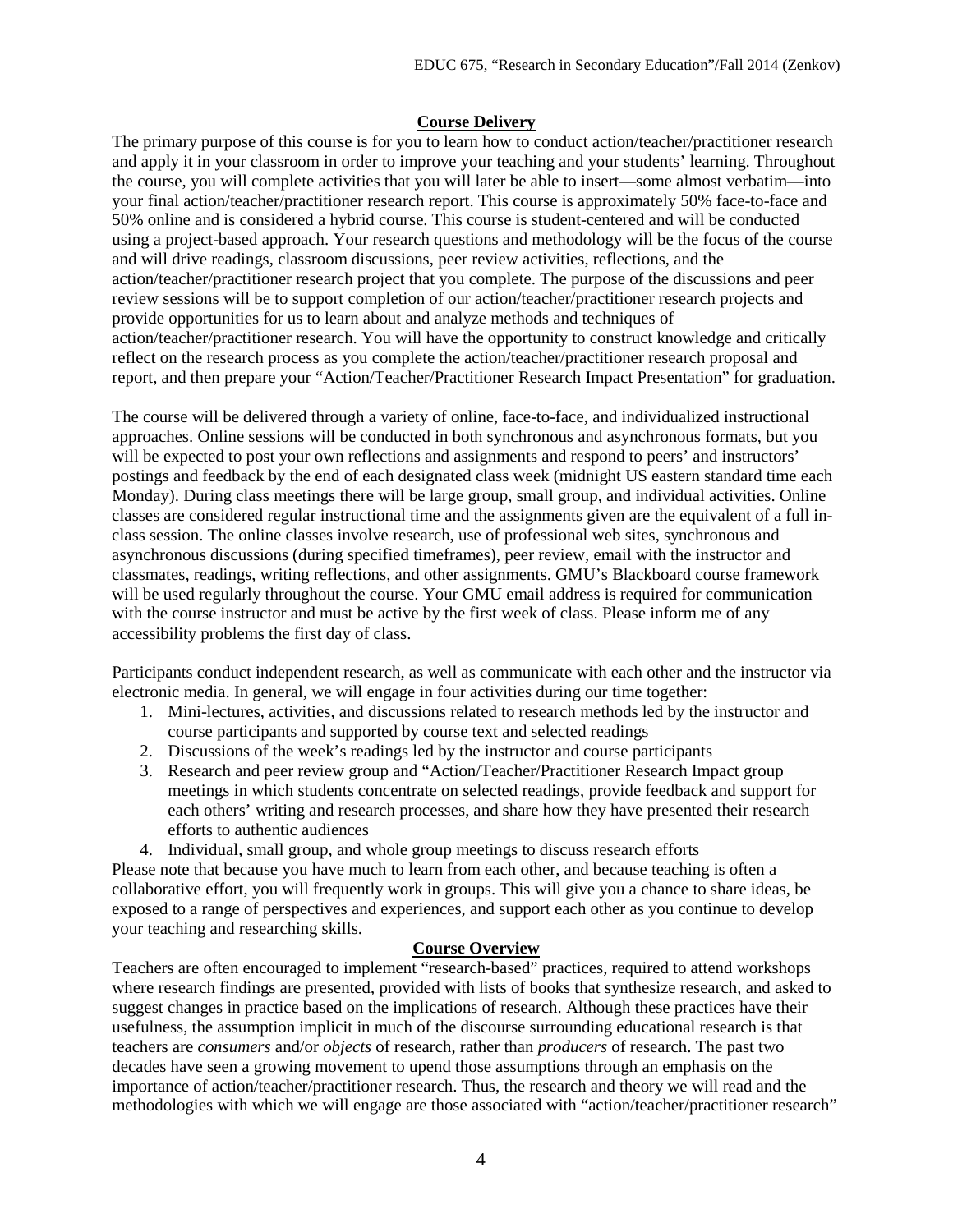(i.e., research conducted by teachers for professional purposes). Action/teacher/practitioner research positions teachers as *producers* of knowledge—professionals who can learn about and improve their practice by studying important questions that grow from their own experiences and observations.

This class is designed to support you in using and building on the ideas and content you have encountered in your previous coursework. Most importantly, the course assists you as you consider ways to better support children and youth. In other words, your current and future students are at the center of our work. Toward these ends, the course requires you to conceptualize, design, and begin to implement an original research project in your school/classroom. Only if we attempt to live these action/teacher/practitioner research processes in this course will you be able to use them eventually in your own teaching practices. Thus, for every activity in this course, you must act and study with multiple lenses—as a student, teacher, and advocate. Although the work required to achieve these goals is intensive, the course is designed to provide you with much support. You will need to hit the ground running, starting your research project early, and working on it steadily. Through our readings, we will explore research methodologies, analyses of the history and impact of action/teacher/practitioner research, and the efforts of other action/teacher/practitioner researchers. Our readings and discussions will help you develop your own rationale and "road map" for your project. We will dig into readings together, write often and share our writing with one another, and support each other in our research goals.

### **Instructor Introduction and Theoretical Framework**

I believe that the best teachers know themselves as literate people in the broadest sense. I will ask you also to know yourselves as professionals with a variety of literacies, including those of photographers, visual sociologists, and community constituents. Teachers and those who work with children and youth must be resilient individuals who are willing to take risks to let school literacies matter to themselves, their students, and the broader community. I will expect you to be your best, brightest, most thoughtful, and most creative selves. I intend that this course will be one that you remember, and that you will care passionately about the work we do. I will have uncompromising professional standards for your behavior, participation, and openness. At the same time, I will do everything possible to ensure that you meet these standards. My hope is that we will experience much intellectual camaraderie, engaging discussion, and laughter as we proceed. I encourage you to take risks and celebrate the risks taken by your colleagues.

I bring the perspectives of a veteran teacher and teacher educator, as well as the points of view of a community activist and artist. I approach all educational experiences with the goal of helping students to learn to be active, creative, "real world" members of a just society. It is important for us as educators to approach our teaching with a simultaneously critical and creative perspective: when we assess current teaching practices, we also begin to develop new ones. I offer an explicit critique of schooling: as a classroom teacher with more than fifteen years experience, an active scholar, and an advocate for children and youth and schools, playing a critical role is my right and responsibility. It is my hope that you will take on this same role.

Perhaps most importantly to you, I have spent my school and university teaching career working across school and university settings with a wide range of children and youth, so I am confident that I will be able to support you in this class. Finally, much as you as university students must be concerned with your own development and others' assessments of your class efforts, I am committed to my growth as a teacher and teacher educator. I will ask for your support in my research as I study your inquiry processes and as I consider the prospect of authoring (or co-authoring with you) a book exploring how best to help early career teachers conduct action/teacher/practitioner research. During the fall semester I am particularly interested in comparing efforts of members of our class who use traditional action/teacher/practitioner research methods with those who use Youth Participatory Action Research (YPAR) methods.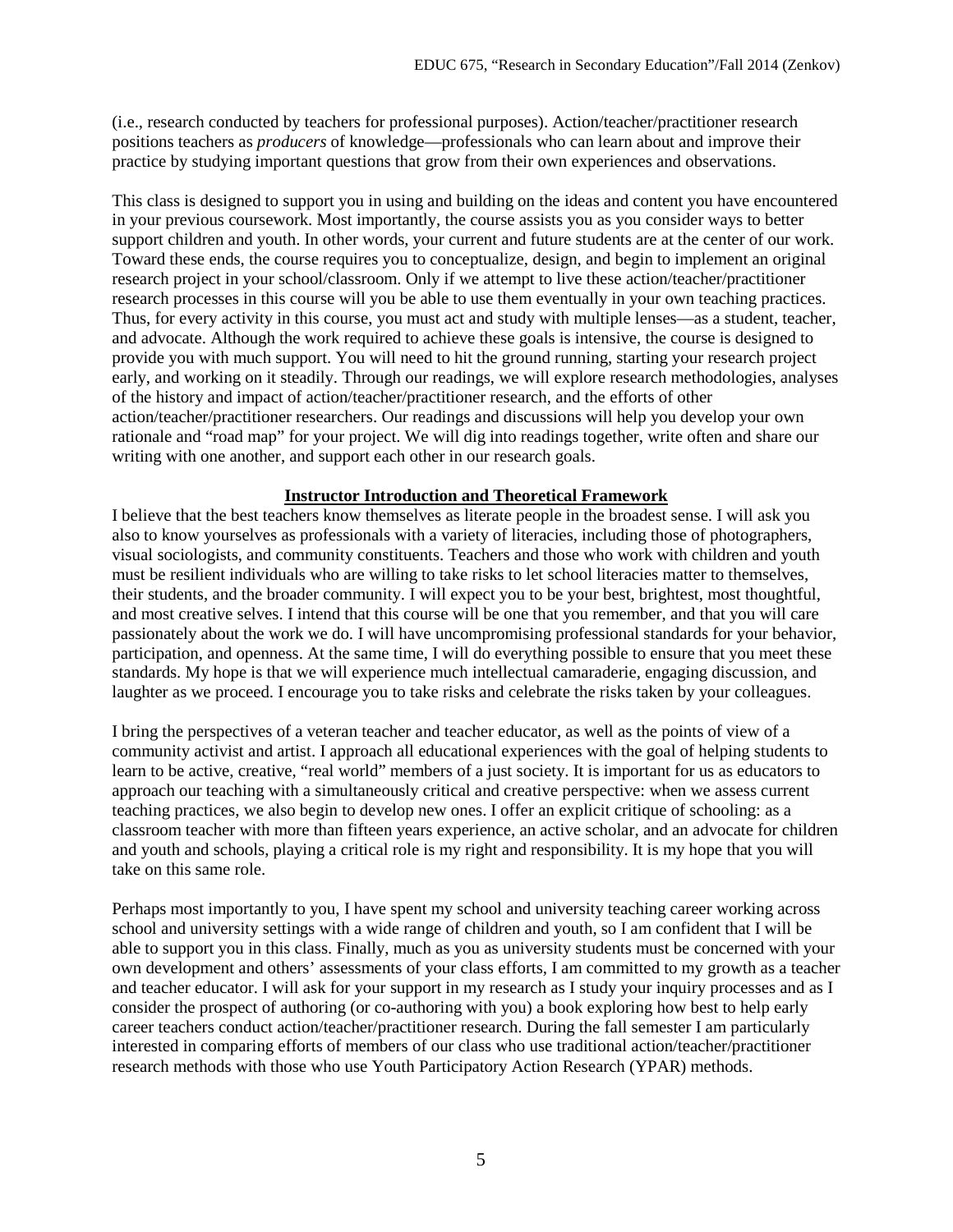I will ask you to think of the teaching strategies we use in class and that you plan to use as research interventions in your own classroom in three categories, which are framed by an assessment-driven, "backwards" design:

- 1) "Ways Out": What is the student's "way out" of the text or activity with which you are asking them to engage? That is, what artifacts and demonstrations will the student complete to exhibit her/his comprehension of the key ideas that they are encountering? How will you assess students' knowledge, skills, and attitudes? How will students demonstrate their retention of and relationship to the material?
- 2) "Ways In": What is the student's "way in" to this text or activity? That is, how are you approaching the student's natural interests in or motivations for this assignment? Think about how you might use the student's existing "literacies" to do this. What specific strategies will you use?
- 3) "Ways Through": What are students' "ways through" this text or activity? That is, what strategies and tools are you giving students to make sense of and understand the sources you are using with this assignment? How will students translate the material into their own terms?

# **GMU/CEHD Policies and Resources for Students**

George Mason University and the College of Education and Human Development expect that all students abide by the following:

- **•** Professional Dispositions: Students are expected to exhibit professional behavior and dispositions at all times. See **[gse.gmu.edu](https://by2prd0510.outlook.com/owa/redir.aspx?C=bcDR-1YfGkmHimyYOu6rz11TnIsCb9AIDGJvWB8bDF6IT0B_7egxPMSuoN_pb45uG3pVrbRPWgA.&URL=http%3a%2f%2fgse.gmu.edu%2f)** for a listing of these dispositions. The Virginia Department of Education and the National Council for Accreditation of Teacher Education promote standards of professional competence and dispositions. Dispositions are values, commitments, and professional ethics that influence behaviors toward students, families, colleagues, and all members of the learning community. The Graduate School of Education expects students, faculty, and staff to exhibit professional dispositions through a:
	- $\triangleright$  Commitment to the profession
		- Promoting exemplary practice
		- Excellence in teaching and learning
		- Advancing the profession
		- Engagement in partnerships
	- $\triangleright$  Commitment to honoring professional ethical standards
		- **Fairness**
		- **Honesty**
		- $\blacksquare$  Integrity
		- **•** Trustworthiness
		- **Confidentiality**
		- Respect for colleagues and students
	- $\triangleright$  Commitment to key elements of professional practice
		- Belief that all individuals have the potential for growth and learning
			- **Persistence in helping individuals succeed**
		- **High standards**
		- Safe and supportive learning environments
		- Systematic planning
		- **Intrinsic motivation**
		- **Reciprocal, active learning**
		- Continuous, integrated assessment
		- Critical thinking
		- Thoughtful, responsive listening
		- Active, supportive interactions
		- Technology-supported learning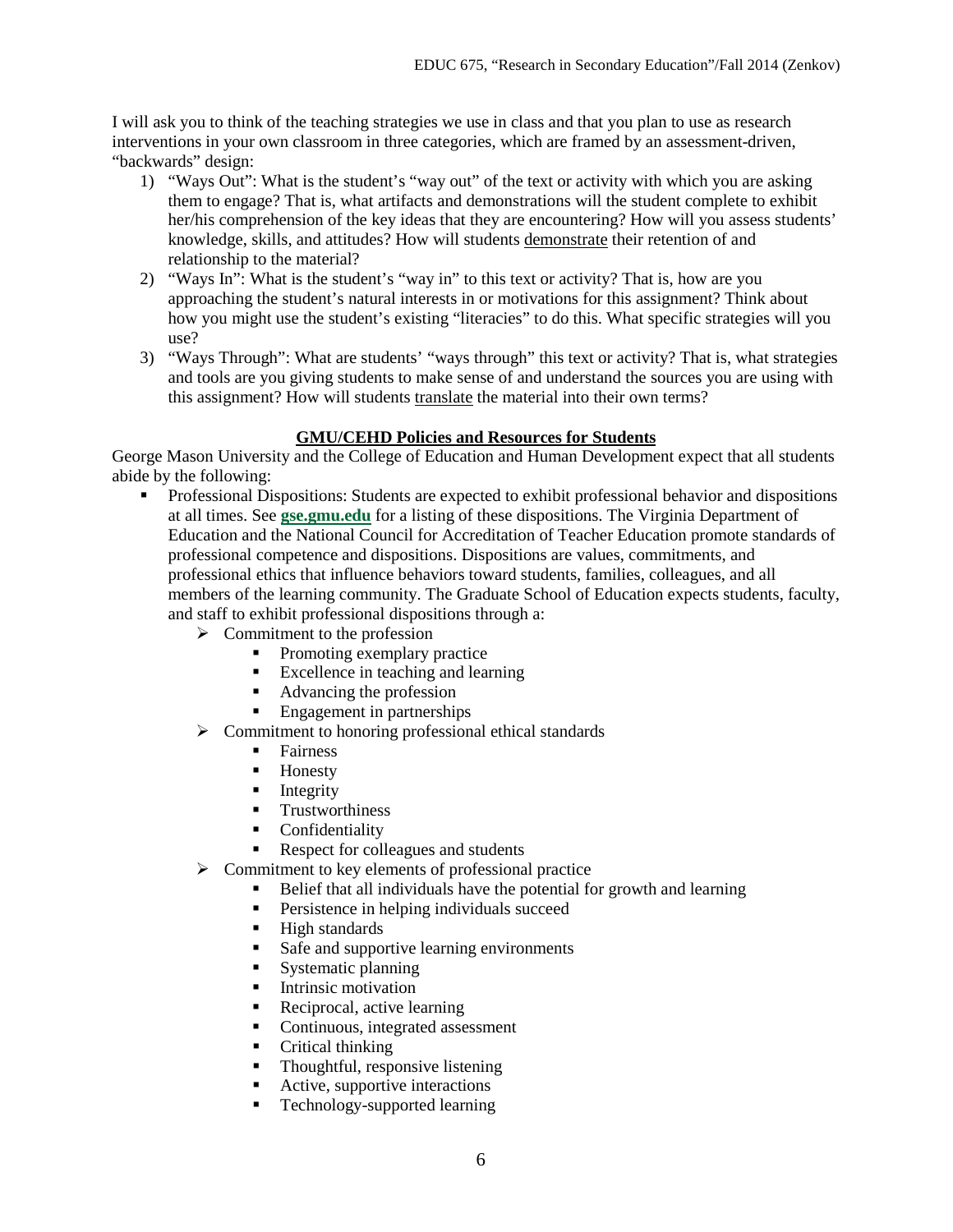- Research-based practice
- Respect for diverse talents, abilities, and perspectives
- Authentic and relevant learning
- $\triangleright$  Commitment to being a member of a learning community
	- Professional dialogue
	- Self-improvement<br>Collective improve
	- Collective improvement
	- Reflective practice
	- **Responsibility**
	- Flexibility
	- Collaboration
	- Continuous, lifelong learning
- $\triangleright$  Commitment to democratic values and social justice
	- Understanding systemic issues that prevent full participation
	- Awareness of practices that sustain unequal treatment or unequal voice
	- Advocate for practices that promote equity and access
	- Respects the opinions and dignity of others
	- Sensitive to community and cultural norms
	- Appreciates and integrates multiple perspectives
- Students must follow the guidelines of the George Mason University Honor Code. See **<http://oai.gmu.edu/the-mason-honor-code/>** for the full honor code. Please note that:
	- $\triangleright$  "Plagiarism encompasses the following:
		- Presenting as one's own the words, the work, or the opinions of someone else without proper acknowledgment.
		- Borrowing the sequence of ideas, the arrangement of material, or the pattern of thought of someone else without proper acknowledgment." (from Mason Honor Code online at **[http://mason.gmu.edu/~montecin/plagiarism.htm](https://by2prd0510.outlook.com/owa/redir.aspx?C=bcDR-1YfGkmHimyYOu6rz11TnIsCb9AIDGJvWB8bDF6IT0B_7egxPMSuoN_pb45uG3pVrbRPWgA.&URL=http%3a%2f%2fmason.gmu.edu%2f%7emontecin%2fplagiarism.htm)**)
	- $\triangleright$  Paraphrasing involves taking someone else's ideas and putting them in your own words. When you paraphrase, you need to cite the source using APA format.
	- $\triangleright$  When material is copied word for word from a source, it is a direct quotation. You must use quotation marks (or block indent the text) and cite the source.
	- Electronic tools (e.g., SafeAssign) may be used to detect plagiarism if necessary.
	- $\triangleright$  Plagiarism and other forms of academic misconduct are treated seriously and may result in disciplinary actions.
- All students must follow the university policy for Responsible Use of Computing. See **[http://universitypolicy.gmu.edu/policies/responsible-use-of-computing/.](http://universitypolicy.gmu.edu/policies/responsible-use-of-computing/)**
- Students with disabilities who seek accommodations in a course must be registered with the Mason Office of Disability Services (ODS) and inform the instructor, in writing, at the beginning of the semester. [See **[http://ods.gmu.edu](http://ods.gmu.edu/)**].
- The George Mason University Counseling and Psychological Services (CAPS) staff consists of professional counseling and clinical psychologists, social workers, and counselors who offer a wide range of services (e.g., individual and group counseling, workshops and outreach programs) to enhance students' personal experience and academic performance [See [http://caps.gmu.edu/\]](http://caps.gmu.edu/).
- Students are responsible for the content of university communications sent to their George Mason University email account and are required to activate their account and check it regularly. All communication from the university, college, school, and program will be sent to students solely through their Mason email account.
- Students must follow the university policy stating that all sound emitting devices shall be turned off during class unless otherwise authorized by the instructor.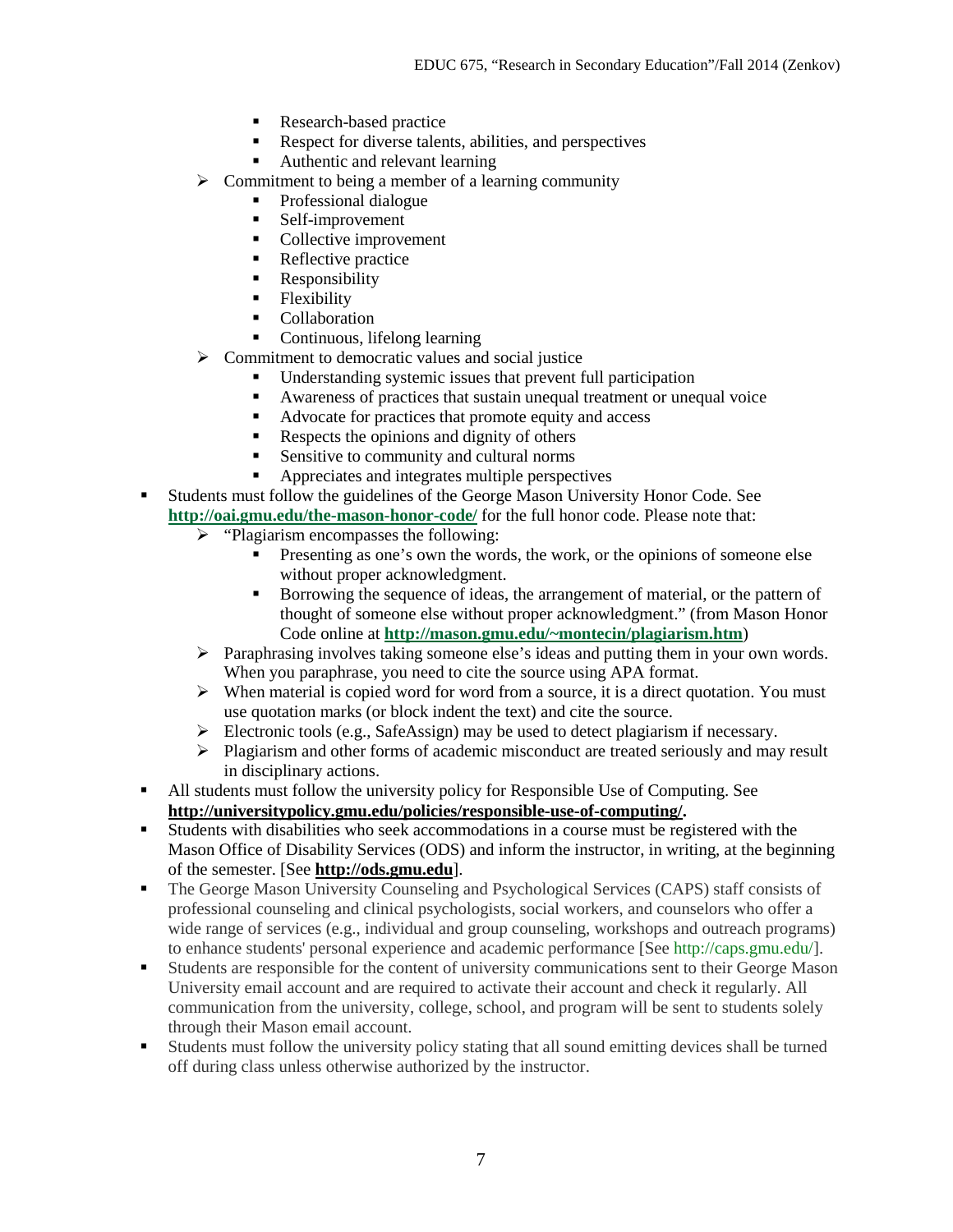- The George Mason University Writing Center staff provides a variety of resources and services (e.g., tutoring, workshops, writing guides, handbooks) intended to support students as they work to construct and share knowledge through writing [See [http://writingcenter.gmu.edu/\]](http://writingcenter.gmu.edu/).
- For additional information on the College of Education and Human Development, Graduate School of Education, please visit our website: **<http://gse.gmu.edu/>**.

### **Emergency Notification**

The university utilizes a communication system to reach all students, faculty, and staff with emergency information (e.g., in case of severe weather). You can be sure that you are registered with the Mason Alert system by visiting **[https://alert.gmu.edu](https://alert.gmu.edu/)**. An emergency poster can also be found in each Mason classroom. Information about Mason emergency response plans can be found at **<http://cert.gmu.edu/>**.

### **Human Subjects Research Review Process**

Any research or action/teacher/practitioner research that will be publicly disseminated must have prior approval of the GMU Human Subjects Review Board (HSRB). Action/teacher/practitioner research that is used solely for the purpose of studying pedagogical aspects may be conducted without additional permission but cannot be disseminated. Detailed information on what is involved in submitting a proposal to the Review Board is available from the following web site: **<http://oria.gmu.edu/>**

## **Required Texts and Materials**

- Dana, N.F. & Yendol-Hoppey, D. (2009). *The reflective educator's guide to classroom research:*  Learning to teach and teaching to learn through practitioner inquiry. Corwin (2<sup>nd</sup> edition).
- Denicola, H. (2014). *Engagement, motivation, and learning with discussions: Incorporating different discussion techniques in the classroom.* Unpublished masters action/teacher/practitioner research project. Note: This paper will be provided electronically.
- Dwyer, E. (2014). *Reading techniques and popular culture*. Unpublished masters action/teacher/practitioner research project. Note: This paper will be provided electronically.
- Golobic, J. (2012). *Engage with Reading and Writing: Strategies for High School Literacy Students.*  Unpublished masters action/teacher/practitioner research project. Note: This paper will be provided electronically.
- Hahne, C. (2012). *Confidence + Good Grades = Success!: Defining and Promoting Student Success in Mathematics Through the Use of Self-Monitoring and Progress Tracking*. Unpublished masters action/teacher/practitioner research project. Note: This paper will be provided electronically.
- Hannon, S. (2012). *Expanding our Literacies: Reading and Writing Strategies in the Classroom.* Unpublished masters action/teacher/practitioner research project. Note: This paper will be provided electronically.
- Lancia, A. (2013). *Electronic Portfolios: 21st Century Assessment Tools for Early Childhood Learners.* Unpublished masters action/teacher/practitioner research project. Note: This paper will be provided electronically.
- Leathart, S. (2012). *A Slice of Pizza: The Use of Authentic Contexts in a High School Biology Class.* Unpublished masters action/teacher/practitioner research project. Note: This paper will be provided electronically.
- Lima-Whitney, A. (2014). *Proofreading understanding, attitudes & practice.* Unpublished masters action/teacher/practitioner research project. Note: This paper will be provided electronically.
- Long, L. (2013). *Mathematical proficiency through problem-solving.* Unpublished masters action/teacher/practitioner research project. Note: This paper will be provided electronically.
- McCusker, D. (2013). *Using movement to explicitly teach vocabulary to first grade English language learners.* Unpublished masters action/teacher/practitioner research project. Note: This paper will be provided electronically.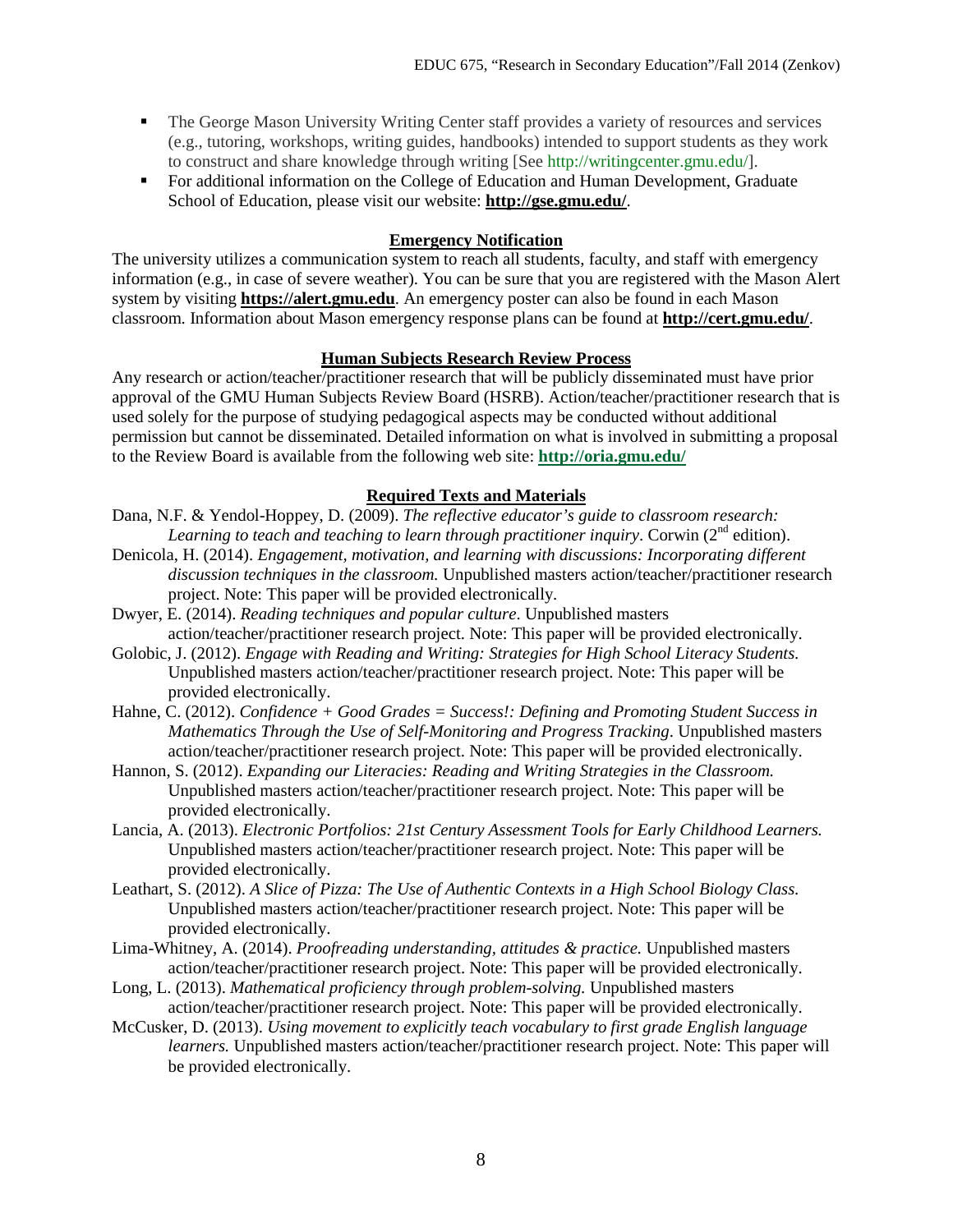- Patterson, J. (2014). *Effects of reading interventions on reading comprehension, reading fluency, and ttitudes toward reading.* Unpublished masters action/teacher/practitioner research project. Note: This paper will be provided electronically.
- Peckenham, E. (2013). *"I know that I'm use water for somethink": A study of self-assessment in a third grade science classroom.* Unpublished masters action/teacher/practitioner research project. Note: This paper will be provided electronically.
- Polen, C. (2014). *Particle physics: An essential and engaging part of the program.* Unpublished masters action/teacher/practitioner research project. Note: This paper will be provided electronically.
- Sharp, R. (2012). *Learn with your friends: Literature circles with English Language Learners in Africa*. Unpublished masters action/teacher/practitioner research project. Note: This paper will be provided electronically.
- Stone, K. (2013). *The "art" of mother tongue inclusion: Its effect on achievement, self-esteem and identity.* Unpublished masters action/teacher/practitioner research project. Note: This paper will be provided electronically.
- Townsend, S. (2013). *ANOTHER homework assignment? Increasing homework motivation in the middle school classroom.* Unpublished masters action/teacher/practitioner research project. Note: This paper will be provided electronically.
- Vranas, J. (2013). *Combating the "Bueller effect:" A study of the effects of homogeneous ability grouping on confidence and participation.* Unpublished masters action/teacher/practitioner research project. Note: This paper will be provided electronically.
- Walsleben, K. (2012). *Student-teacher relationships and their effect on student engagement and achievement.* Unpublished masters action/teacher/practitioner research project. Note: This paper will be provided electronically.
- Zenkov, K., Pellegrino, A., Sell, C., Biernesser, S., & McCamis, M. (in review). Picturing kids and "kids" as researchers: Preservice teachers and effective writing instruction for diverse youth and English language learners. *The New Educator*. Note: This article will be provided electronically.

Additional readings available online and/or in class; we may substitute other teacher research projects for those listed above, but these will also be provided electronically and free-of-charge. You will also need access to a digital camera and a computer (with web, email, and printing privileges).

#### **Recommended Texts**

American Psychological Association (2009). *Publication manual* (6th ed.). Washington, DC: American Psychological Association.

*Note: APA guidelines are available online at http://owl.english.purdue.edu/owl/resource/560/01/*

### **Resources**

#### *Articles and Books*

- Arhar, J., Holly, M. & Kasten, W. (2008). *Action research for teachers: Traveling the yellow brick road*, (3rd ed.). Upper Saddle River, New Jersey: Merrill Prentice Hall.
- Bell, J. (2005). *Doing your research project: A guide for first-time researchers in education and social science* (4th ed.). Buckingham, England: Open University Press.
- Biancarosa, G. & Snow, C.E. (2004). *Reading next—A vision for action and research in middle and high school literacy: A report from the Carnegie Corporation of New York*. Washington, DC: Alliance for Excellent Education, 12.
- Bruce, S.M. & Pine, G. J. (2010). *Action research in special education: An inquiry approach for effective teaching and learning*. New York: Teacher's College Press.
- Burnaford, G., Fischer, F. & Hobson, D. (1996). *Teachers doing research: Practical possibilities.* Mahwah, NJ: Lawrence Erlbaum Associates.
- Carlisle, L.R., Jackson, B. & George, A. (2006). Principles of social justice education: The social justice education in schools project. *Equity & Excellence in Education 39,* 55-64.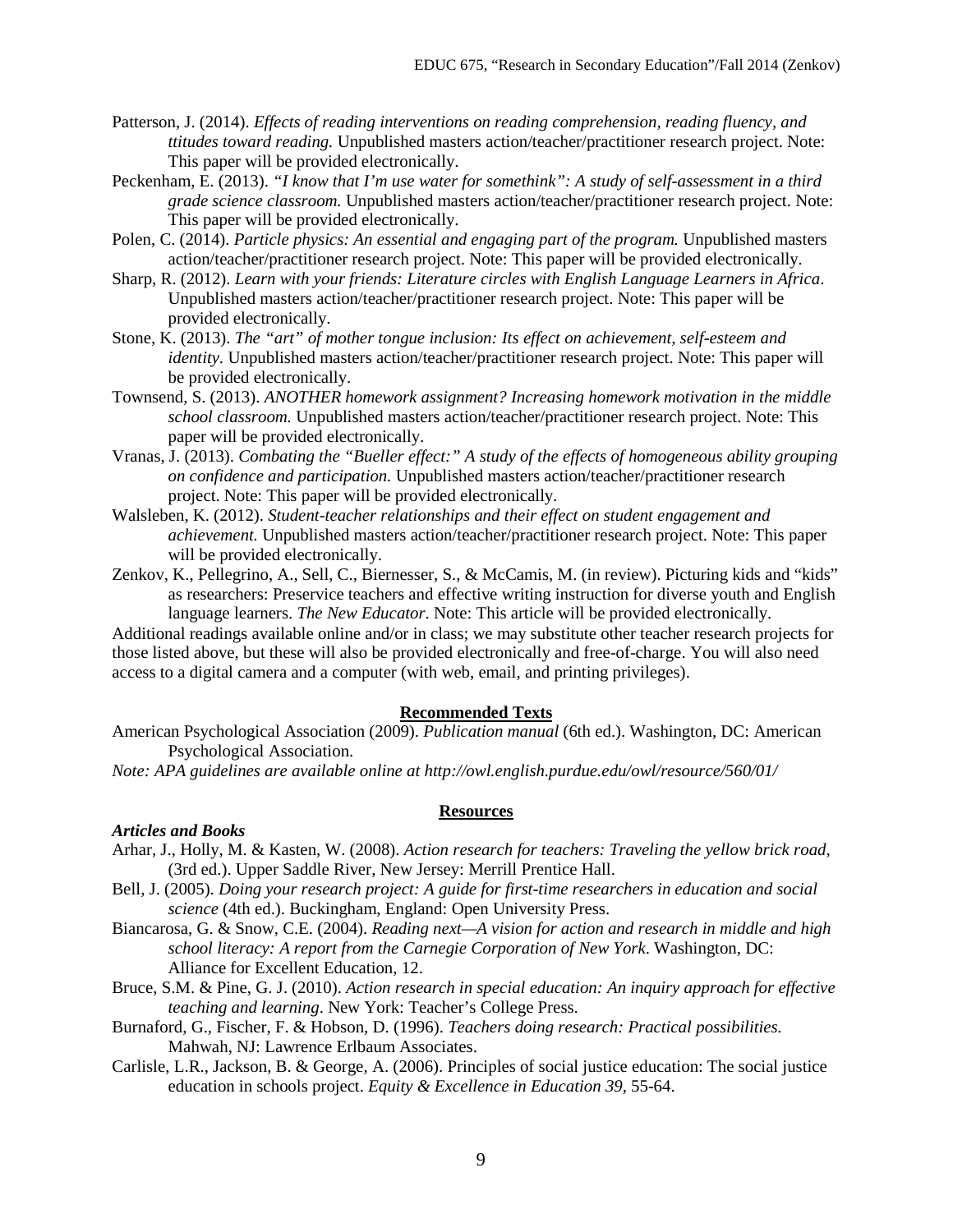- Children's Defense Fund. (2008). *The state of America's children yearbook*. Available: [www.childrensdefense.org/ac2001/Acol.ASP](http://www.childrensdefense.org/ac2001/Acol.ASP)**.**
- Chiseri-Strater, E. & Sunstein, B. (2006). *What works? A practical guide for teacher research.*  Heinemann. Note: Intro and sample chapter can be found at http://books.heinemann.com/shared/onlineresources/E00713/chapter9.pdf and ordered online at <http://books.heinemann.com/products/E00713.aspx>**.**
- Cochran-Smith, M., Lytle, S.L (1999). The teacher research movement: A decade later. *Educational Researcher, 28*(7), 15-25.
- Cochran-Smith, M. & Lytle, S.L. (2009). *Inquiry as stance: Practitioner research in the next generation (practitioner inquiry)*. New York: Teachers College Press.
- Costa, A. and Kallick, B. (1993). Through the lens of a critical friend. *Educational Leadership, 51*(2), 49- 51.
- Cook-Sather, A. (2009). *Learning from the student's perspective*: *A methods sourcebook for effective teaching.* Boulder, CO: Paradigm Publishers.
- Courtland, M.C., & Gambell, T.J. (1994)*. Curriculum Planning in the Language Arts K-12: A Holistic Perspective*. North York, Ontario: Captus Press.
- Dick, B. (2011). Action research literature 2008—2010: Themes and trends. *Action Research*, *9*(2), 122- 143. doi: 10.1177/1476750310388055
- Duncan-Andrade, J. (2005). Toward teacher development for the urban in urban teaching. *Teaching Education, 15*, 339-350.
- Ewald, W. (2001). *I wanna take me a picture: Teaching photography and writing to children*. Boston: Center for Documentary Studies/Beacon.
- Falk, B. & Blumenreich, M. (2005). *The power of questions: A guide to teacher and student research.*  Portsmouth, NH: Heinemann.
- Freeman, D. (1998). *Doing teacher research: From inquiry to understanding*. Toronto, Canada: Heinle & Heinle Publishers.
- Friedman, V. J., & Rogers, T. (2009). There is nothing so theoretical as good action research. *Action Research*, 7(1), 31-47. doi: 10.1177/1476750308099596
- Goodnough, K. (2001). Teacher development through action research. *Action in teacher education, 23*(1), 37-46.
- Greely, K. (2000). *Why fly that way?: Living community and academic achievement.* NY: Teachers College.
- Hanks, R.S. & Ponzetti, J.J. (2004). Family studies and intergenerational studies: Intersections and opportunities. *Journal of Intergenerational Relationships, 2*(3/4), 5-22.
- Herrell, A. & Jordan, M. (2007). *Fifty strategies for training English language learners*. Upper Saddle River, NJ: Pearson/Merrill/Prentice Hall.
- Hopkins, D. (1993). *A teacher's guide to classroom research.* Buckingham, England: Open University Press.
- Hubbard, R. & Power, B. (1999). *Living the questions: A guide for teacher researchers.* NY: Stenhouse Publishers.
- Hubbard, R. & Power, B. (2003) *The art of classroom inquiry: A handbook for teacher-researchers*. Portsmouth, NH: Heinemann.
- Jones, S. (2006). *Girls, social class, and literacy: What teachers can do to make a difference*. Portsmouth, NH: Heinemann.
- Kagan, D.M. (1993). *Laura and Jim and what they taught me about the gap between educational theory and practice.* NY. State University of New York Press.
- Kosnik, C., Beck, C., Freese, A.R., & Samaras, A.P. (Eds.), (2006). *Making a difference in teacher education through self-study: Studies of personal, professional, and program renewal*. Dordrecht, The Netherlands: Springer.
- Ladson-Billings, G. (2006). From the achievement gap to the education debt: Understanding achievement in US schools. *Educational Research, 35*(7), 3-12.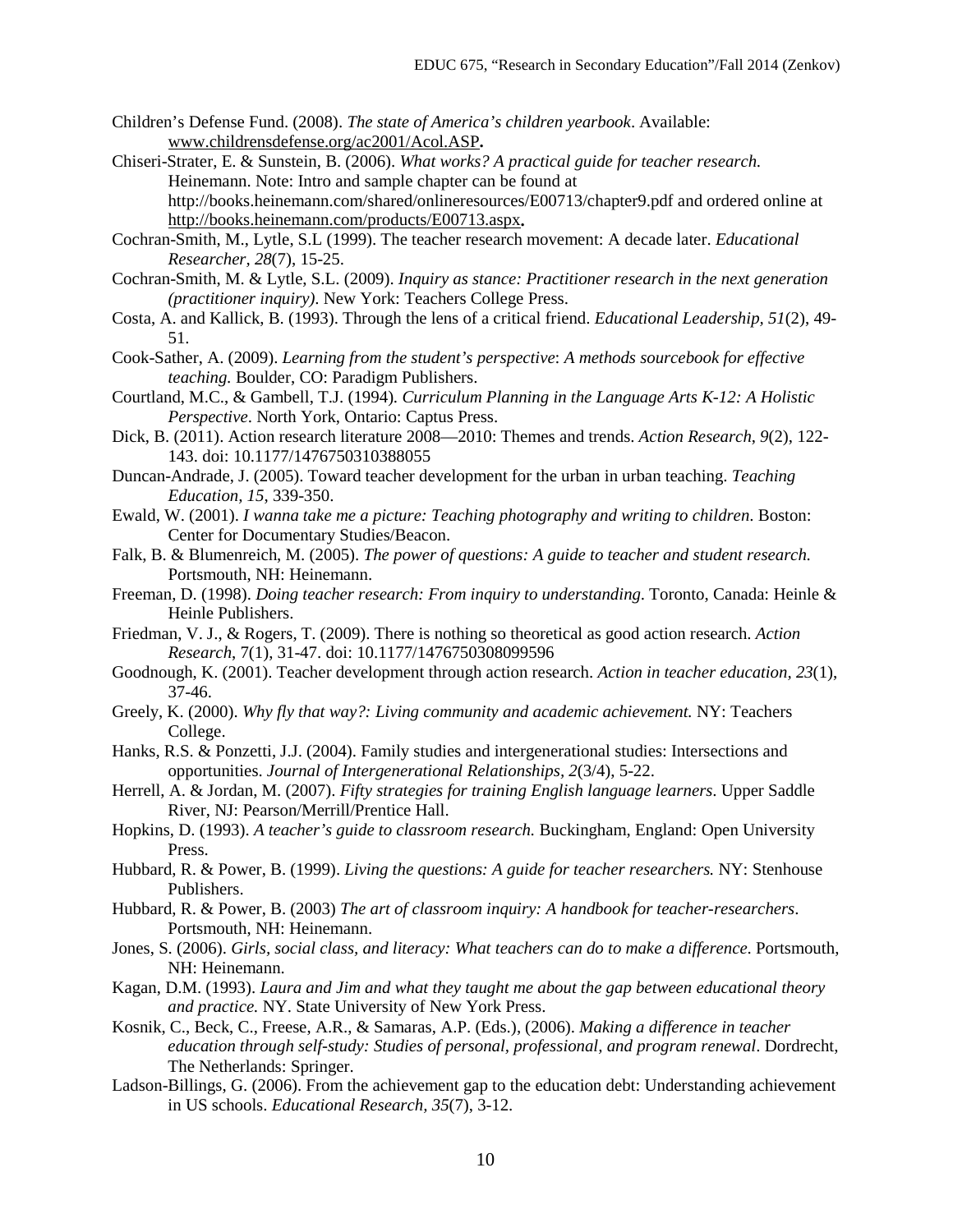- Lebak, K. (2010). Can inquiry and reflection be contagious? Science teachers, students, and action research. Journal of Science Teacher Education. 21 (8), 953 - 970. Doi: 10.1007/s10972-010- 9216-x
- Leedy, P.D., and Ormrod, J.E. (2012). *Practical research: Planning and design* Upper Saddle River, NJ: Merrill.
- Lucas, T. & Villegas, A.M. (2003). *Educating culturally responsive teachers: A coherent approach*. Albany, NY: State University of New York Press.
- Macintyre, C. (2000). *The art of action research in the classroom.* London: David Fulton Publishers.
- MacLean, M. & Mohr, M. (1999). *Teacher-researchers at work.* Berkeley, CA: National Writing Project.
- Mahiri, J. (Ed). (2004). *What they don't learn in school: Literacy in the lives of urban youth*. New York: Peter Lang.
- Marquez-Zenkov, K. (2007). Through city students' eyes: Urban students' beliefs about school's purposes, supports, and impediments. *Visual Studies, 22*(2), 138-154.
- Marquez-Zenkov, K., & Harmon, J.A. (2007). "Seeing" English in the city: Using photography to understand students' literacy relationships. *English Journal, 96*(6), 24-30.
- Marzano, R., Pickering, D., & Pollock, J. (2004). *Classroom instruction that works: Research-based strategies for increasing student achievement.* Prentice Hall.
- McNiff, J., Lomax, P., & Whitehead, J. (2003). The main features of action research process. In *You and your action research project.* London and NY: RoutledgeFalmer.
- McNiff, J., & Whitehead, J. (2011). *All you need to know about action research* (2<sup>nd</sup> ed.). Thousand Oaks, CA: Sage.
- Mertler, C.A. & Charles, C.M. (2011). Introduction to educational research (7th ed.). Boston: Pearson/Allyn & Bacon. ISBN: 013701344-2.
- Mertler, C.A. (2013) Action research: Improving schools and empowering educators (4th ed.). Thousand Oaks, CA: Sage.
- Meyers, E. & Rust, F. (2003). Taking action with teacher research. Heinemann.
- Mills, G. E. (2010). Action research: A guide for the teacher researcher (4th ed.). Pearson
- Mitra, D. (2007). Student voice in school reform: From listening to leadership. In D. Thiessen & A. Cook-Sather (Eds.), *International handbook of student experience in elementary and secondary school*. Dordrecht, The Netherlands: Springer Publishers.
- Moje, E.B., & Hinchman, K. (2004). Culturally responsive practices for youth literacy learning. In J. Dole & T. Jetton (Eds.), *Adolescent literacy research and practice* (pp. 331-350). New York: Guilford Press.
- Moje, E.B. (2008). The complex world of adolescent literacy: Myths, motivations, and mysteries. *Harvard Educational Review*, Spring 2008, 107-154.
- Morrell, E. and Duncan-Andrade, J. (2006). Popular culture and critical media pedagogy in secondary literacy classrooms. *International Journal of Learning, 12*, 2005/2006.
- Morrell, E. (2007). *Critical literacy and urban youth: Pedagogies of access, dissent, and liberation*. New York: Routledge.
- Myers, E. & Rust, F. (2003). *Taking action with teacher research*. Heinemann.
- Nieto, S. (2003). *What keeps teachers going?* New York: Teachers College Press.
- Oakes, J. & Lipton, M. (2003). *Teaching to change the world, 2nd ed.* Boston: McGraw Hill.
- Pahl, K., & Pool, S. (2011). 'Living your life because it's the only life you've got': Participatory research as a site for discovery in a creative project in a primary school in Thurnscoe, UK. *Qualitative Research Journal*, 11(2), 17-37.
- Parsons, J., Hewson, K., Adrian, L, & Day, N. (2013). *Engaging in action research: A practical guide to teacher-conducted research for educators and school leaders*. Brush Education
- Raggl, A. & Schratz, M. (2004). Using visuals to release pupil's voices: Emotional pathways to enhancing thinking and reflecting on learning. In C. Pole (Ed.), *Seeing is believing? Approaches to visual research (Volume 7)*. New York, NY: Elsevier.
- Razfar, A. (2011). Action research in urban schools: Empowerment, transformation, and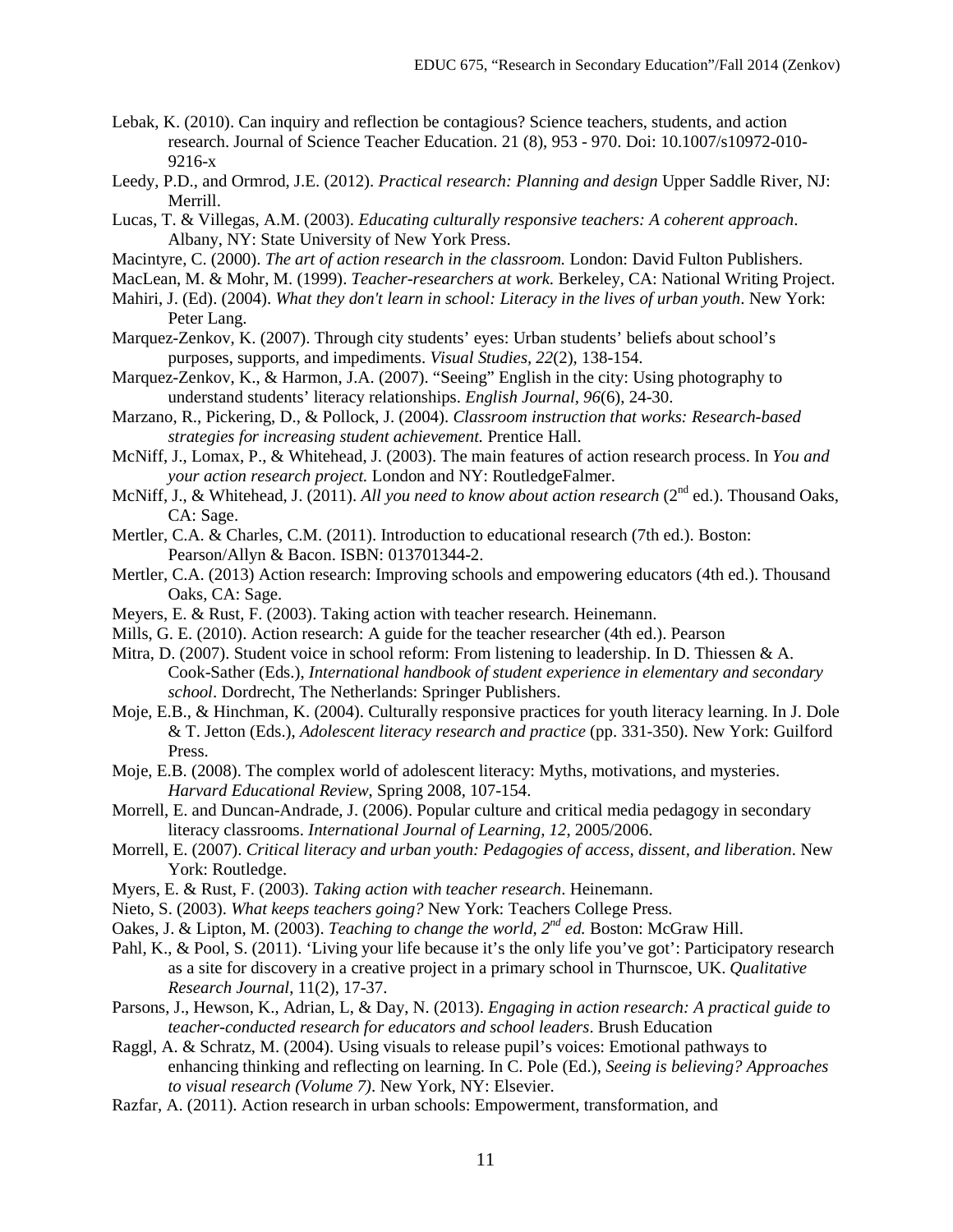challenges. *Teacher Education Quarterly, 38*(4), 25-44. Retrieved from http://search.proquest.com/docview/923754407?accountid=14541

- Richardson, L. (1998). Writing: A method of inquiry. In N. Denzin & Y. Lincoln (Eds.). *Strategies of qualitative inquiry* (volume 2). Thousand Oaks: Sage.
- Rodgers, C. (2006). Attending to student voice: The role of descriptive feedback in learning and teaching. *Curriculum Inquiry, 36*(2), 209-237.
- Rogers, R., et al. (2005). Professional development for social transformation: The literacy for social justice research group. *Language Arts, 82*(5), 347-358.
- Sagor, R. (1993). *How to conduct collaborative action research.* Alexandria, VA: Association for Supervision and Curriculum Development.
- Sagor, R. (2010). *Collaborative action research for professional learning communities*. Solution Tree.
- Samaras, A. P. (2011). *Self-study teacher research: Improving your practice through collaborative inquiry.* Thousand Oaks, CA: Sage.
- Samaras, A. P., & Freese, A. R. (2006). *Self-study of teaching practices primer.* New York, NY: Peter Lang.
- Samaras, A. P., Freese, A. R., Kosnik, C., & Beck, C. (Eds.) (2008). *Learning communities in practice.*  The Netherlands: Springer Press.
- Seidman, I. (2012). *Interviewing as qualitative research: A guide for researchers in education and the social sciences* (4th ed.). New York: Teachers College Press.
- Shagoury, R. & Power, B. (2012). *Living the questions: A guide for teacher researchers* (2nd ed.). NY: Stenhouse Publishers
- Singer, Jessica. (2006). *Stirring up justice: Writing and reading to change the world*. Portsmouth, NH: Heinemann. ISBN: 0325007470
- Strambler, M. J. (2013). Promoting student engagement through evidence-based action research with teachers. *Journal of Educational and Psychological Consultation. 23*(2), 87 - 114.
- Street, B. (2003). What's "new" in New Literacy Studies? Critical approaches to literacy in theory and practice. *Current Issues in Comparative Education, 5*(2), pp. 1-14.
- Teel, K., & Obidah, J. (Eds.). (2008). *Building racial and cultural competence in the classroom: Strategies from urban educators*. New York: Teachers College Press.
- Temple, C., Ogle, D., Crawford, A., Frepon, P. (2008): *All children read: Teaching for literacy in today's diverse classrooms*. Upper Saddle River, NJ: Pearson/Allyn & Bacon.
- Thomas, R. M. (2005). *Teachers doing research: An introductory guidebook.* Boston: Pearson/Allyn & Bacon.
- Van Horn, L. (2008). *Reading photographs to write with meaning and purpose, grades 4–12*. Newark, DE: International Reading Association.
- Villegas, A. & Lucas, T. (2007). The culturally responsive teacher. *Educational Leadership. 64*(6), 28-33.
- Whitford, B. L. & Wood, D.R. (2010). *Teachers learning in community: Realities and possibilities*. Albany, NY: SUNY.
- Wyatt, M. (2011). Teachers researching their own practice*. ELT Journal. 65*(4), 417 42. doi: 10.1093/elt/ccq074
- Yonezawa, S., & Jones, M. (2007). Using student voices to inform and evaluate secondary school reform. In D. Thiessen & A. Cook-Sather (Eds.), *International handbook of student experience in elementary and secondary school* (pp. 681-710). The Netherlands: Springer Publishers.
- Zenkov, K., Harmon, J., van Lier, P., & Marquez, M. (2008). Picture this: Seeing diverse city students' ideas about schools' purposes, impediments, and supports. *Multicultural Perspectives*.

### *Qualitative Analysis*

- Bogdan, R. C., & Biklen, S. K. (2011). *Qualitative research for education: An introduction to theory and methods* (5th ed.). Boston, MA: Allyn & Bacon.
- Blair, J. Czaja, R., & Blair, E. A. (2014). *Designing surveys: A guide to decisions and procedures* (3rd ed.)*.* Thousand Oaks, CA: Pine Forge Press.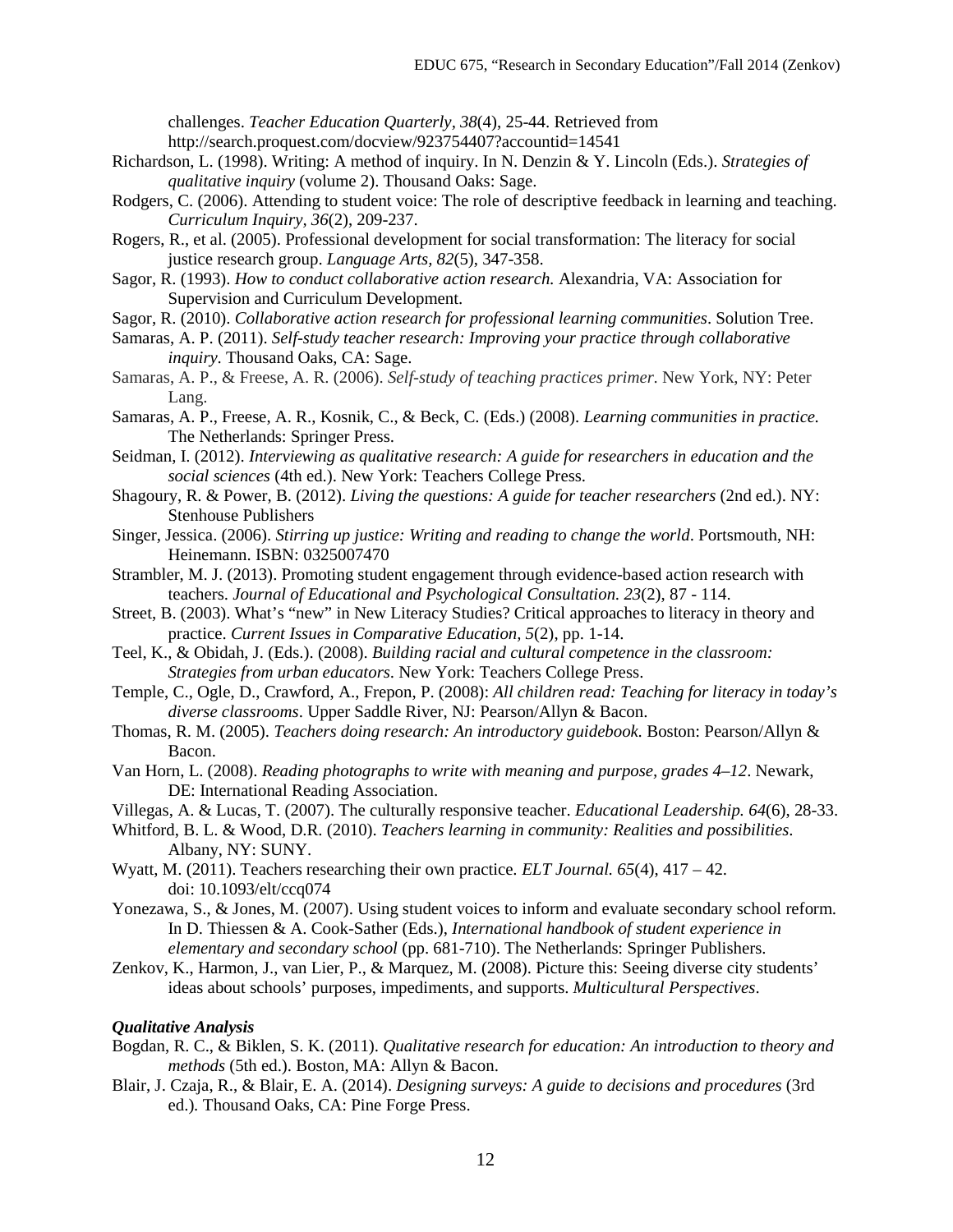- Maxwell, J.A. (2005). *Qualitative research design: An interactive approach* (2nd ed.). Thousand Oaks, CA: Sage.
- Miles, M. B., & Huberman, A. M. & Saldaña, J. (2013). *Qualitative data analysis* (3rd ed.). Thousand Oaks, CA: Sage.

Patton, M. Q. (1990). *Qualitative evaluation and research methods* (2nd ed.). Thousand Oaks, CA: Sage.

Strauss, A., & Corbin, J. (1990). *Basics of qualitative research: Grounded theory procedures and techniques*. Newbury Park, CA: Sage.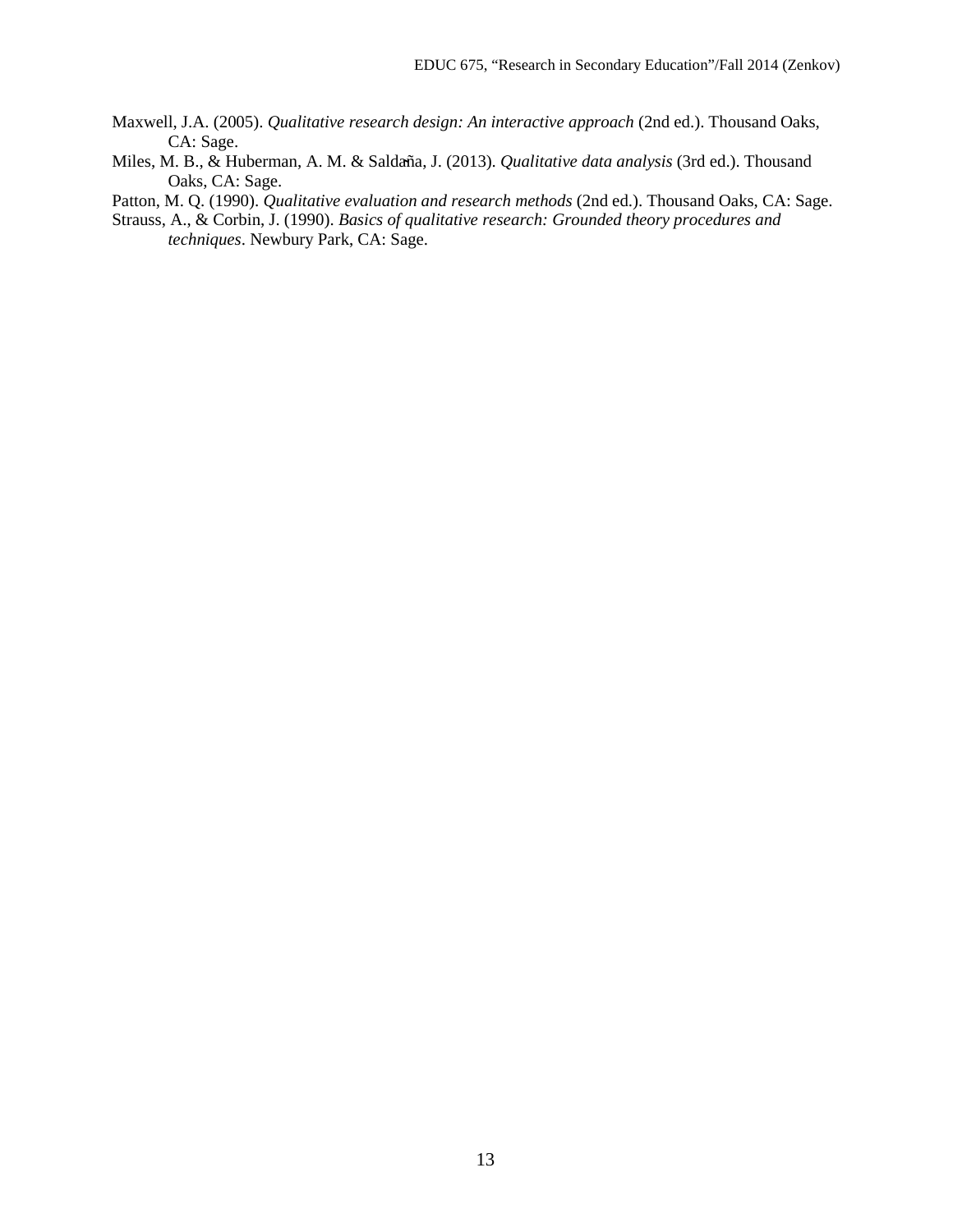## *Quantitative Analysis and Statistics*

Bartz, A. E. (1999). *Basic statistical concepts (4th ed)*. Upper Saddle River, NJ: Merrill.

Cronk, B. C. (2002). *How to use SPSS: A step-by-step guide to analysis and interpretation (2nd ed).* Los Angeles, CA: Pyrczak Publishing.

Jaeger, R. M. (1993). *Statistics: A spectator sport* (2nd ed.). Newbury Park, CA: Sage.

Rovessi, C., & Carroll, D. J. (2002). *Statistics made simple for school leaders.* Lanham, MD: Scarecrow Press.

Salkind, N. (2010). *Statistics for people who (think they) hate statistics* (4th ed.). Thousand Oaks, CA: Sage.

## *Research and Writing*

Booth, W.C., Colomb, G.G., & Williams, J.M. (2008). *The craft of research* (3rd ed.). Chicago, IL: The University of Chicago.

Dahl, K.K. (1992). *Teacher as writer: Entering the professional conversation.* Urbana, IL: NCTE.

## *General Websites*

- George Mason University Library: **<http://library.gmu.edu/>**
- What Kids Can Do: **[www.whatkidscando.org](http://www.whatkidscando.org/)**
- Through Students' Eyes: **[www.throughstudentseyes.org](http://www.throughstudentseyes.org/)**
- International Visual Sociology Association (IVSA): **[www.visualsociology.org](http://www.visualsociology.org/)**

## *Action/Teacher/Practitioner Research/Research Websites*

- **[http://gse.gmu.edu/research/tr/tr\\_action/](http://gse.gmu.edu/research/tr/tr_action/)**
- **<http://www.scu.edu.au/schools/gcm/ar/arp/arfaq.html>**
- **<http://www.lupinworks.com/jn>**
- **<http://www.drawntoscience.org/educators/action-research/what-is-action-research.html>**
- **<http://www.accessexcellence.org/LC/TL/AR/>**
- **<http://www.standards.dfes.gov.uk/ntrp/>**
- **<http://www.teacherresearch.net/>**
- **<http://www.gmu.edu/departments/english/composition/wits/research/index.html>**
- **<http://library.gmu.edu/mudge/Dox/basics.html>**

### *Data Collection Tools*

- Go to Googledocs, then "spreadsheets" to create survey
- Survey Monkey: http://www.surveymonkey.com/home.asp

### *National Reports and Test Reporting Centers*

- A Nation at Risk: http://www.ed.gov/pubs/NatAtRisk/risk.html
- The Nation's Report Card/National Assessment of Educational Progress: http://nces.ed.gov/nationsreportcard/
- National Center for Educational Statistics: http://nces.ed.gov/help/sitemap.asp
- TIMSS and PIRLS (The International Math and Science Study and International Literacy Study): http://www.timss.org/
- Best Evidence/School Reform Reports/School Models (Johns Hopkins University): http://www.bestevidence.org/index.htm

### *Virginia State Standards*

- Virginia Department of Education: http://www.pen.k12.va.us/
- State of Virginia, SOL Resources: http://www.pen.k12.va.us/VDOE/Instruction/sol.html
- State of Virginia Standards of Learning Test Information: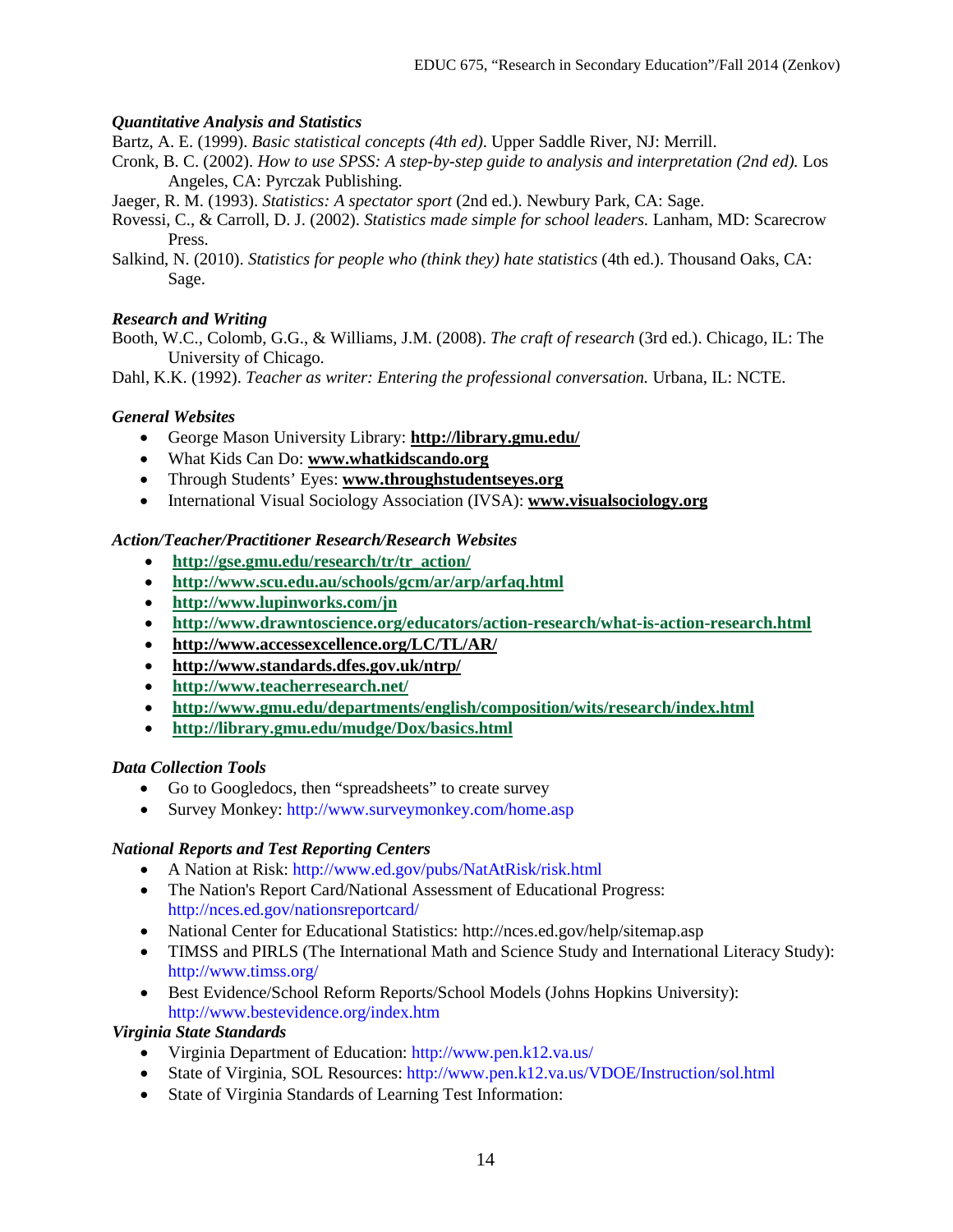### http://www.pen.k12.va.us/VDOE/src/SOLassessments.shtml

#### **Course Requirements**

#### *General*

All assignments should be turned in via Blackboard on the due date indicated in the schedule below via email. The submission deadline for assignments is Monday midnight (US eastern standard time) each week. All projects must be typed, in 12-point font, with one-inch margins, double-spaced, in Times New Roman font, and follow APA guidelines. Writing quality (including mechanics, organization, and content) is figured into the overall points for each writing assignment, so please proofread carefully. Late papers and projects will not be accepted without penalty, excepting extraordinary circumstances. I am happy to clarify and lend assistance on projects and assignments, but please contact me within a reasonable timeframe. I reserve the right to add, alter, or omit any assignment as necessary during the course of the semester. *Note: Please title each assignment with your last name, the name of the project/assignment, and the date you are submitting it (e.g., Smith\_Literature\_Review\_Draft\_9-1-12).*

#### *Attendance, Participation, and Project Component Dissection (15 points)*

Students are expected to attend *all* class periods of courses for which they register. Class participation both in online and face-to-face settings—is important not only to the individual student, but to the class as whole. Class participation is a factor in grading; instructors may use absences, tardiness, or early departures as de facto evidence of non-participation and as a result lower the grade. Participants are expected to read the assigned materials, complete online activities including pre-session Blackboard assignments, arrive promptly, attend all class meetings for the entire session, and participate in online and face-to-face class discussions. It is your responsibility to offer insights, questions, comments, and concerns from the readings; I suggest that you keep a reading log that includes both notes on and reactions to each reading. This log could also contain the field notes that you will take on your classroom as you complete your research project. If, due to an emergency, you will not be able to participate during a given week of class, please contact me as soon as possible and certainly prior to any face-to-face class time; it's best to do so via my email or my mobile phone (216.470.2384). Students are responsible for obtaining information given during class discussions despite attendance. Demonstration of positive and collaborative professional dispositions toward colleagues during peer review, along with a willingness to accept constructive criticism, is a course expectation.

By virtue of agreeing to work together in this course we instantly formed a new community. This community will be rooted in mutual respect and shared responsibility; these foundations translate into consistent and punctual attendance and active participation in all class activities. My goal is to develop a comfortable online and face-to-face classroom community where risk-taking is encouraged; we can only grow through such open-heartedness. Your attendance, thoughtfulness, clarity, and active sharing of responsibility for our classroom community will affect your grade. It is your responsibility to share and respond with insights, questions, comments, concerns, and artifacts from the readings and your teaching and research experiences. Absences and tardies—in both online and campus class sessions—will impact your grade. Two tardies are equal to one absence, and missing 30% or more of class sessions will result in automatic course failure. Please turn off all mobile phones, computers, and pagers when you participate in our class.

You will have the chance to work with a peer review group across the semester as you draft and craft your research project. A peer reviewer is first of all a colleague whom you trust personally and professionally. S/he is also someone who is kind but courageous about asking provocative questions about your work and your perspective. In our course, a significant amount of in- and out-of-class time will be spent in our peer review groups, and I will offer you tools to use to support the creation and revision of each section of your research reports. These activities will require that you follow the outlined procedures quite closely not religiously or without modification—but trusting the peer review process and your peers. Let's keep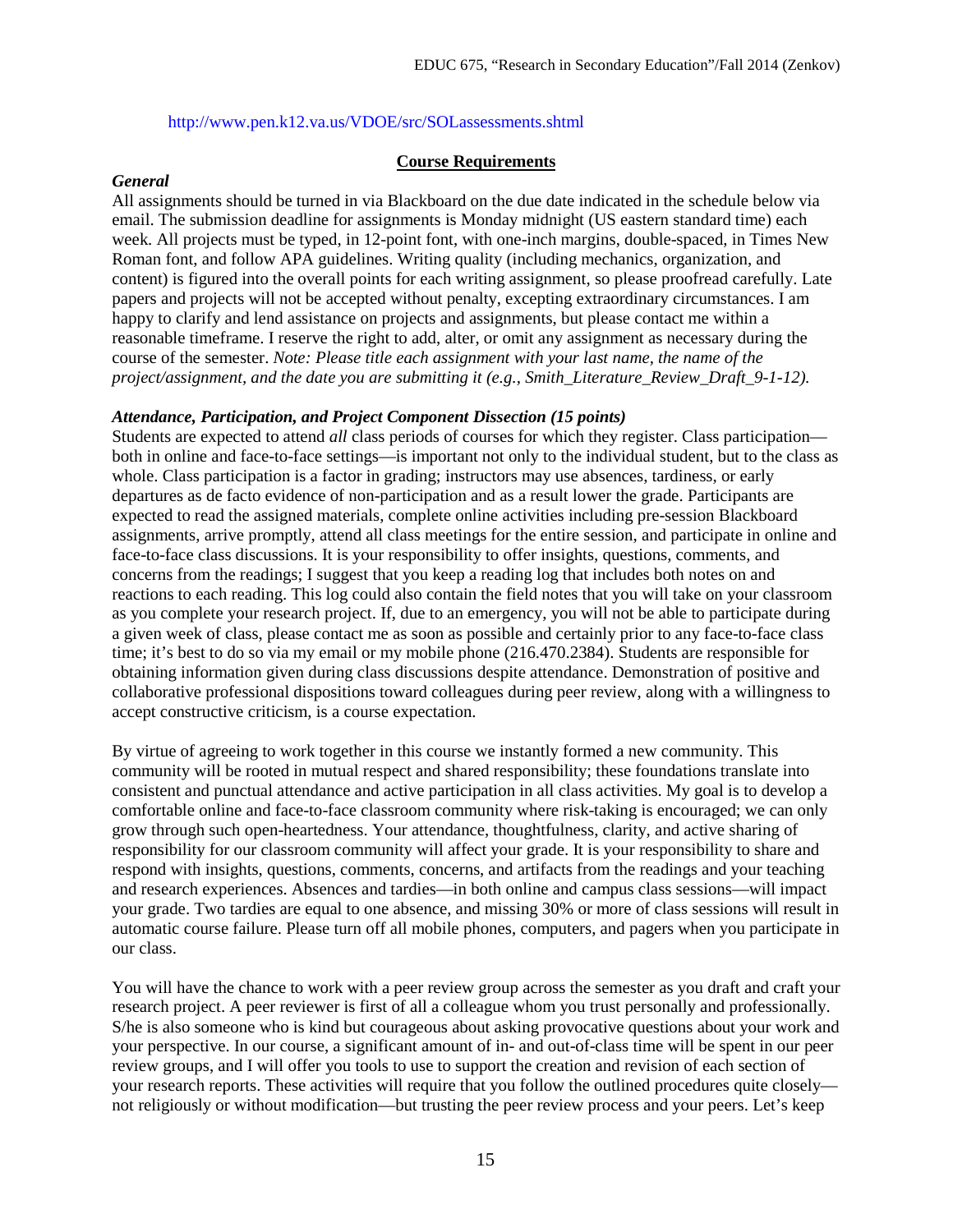in mind that peer reviewers intend not just to know their own work but to understand the contexts, circumstances, and settings of their peers' efforts. Let us also be advocates for each others' critical reflections on our teaching practices. We will establish non-negotiables for our work as a class and for each of our peer review groups.

As well, working in small groups (3-4), participants will serve as the project component dissection facilitators for an approximate 30-minute analysis and "how to" of a given element of our research projects. Consider the example project we are reading and identify or create a "how to" strategy from your group members' subject area and apply this to your group's assigned research project component. Teach us *how* to write this particular section. Provide sufficient copies for all members of our class of a one-page summary of the dissection or "how to" strategy you have used.

## *Blackboard Participation and Assignments (10 points)*

Participants are expected to log onto Blackboard at least three times weekly. The Blackboard URL is **<https://mymasonportal.gmu.edu/webapps/portal/frameset.jsp>**. Each member of our class will be responsible for contributing at least one posting to each discussion, accompanied by one artifact that is related to the ideas and/or events described in your posting. Each class member will also be required to respond to at least three peers each week. Please post contributions by the end of the week in which the topic is discussed. Discussion postings should be thorough and thoughtful. Just posting an "I agree/disagree with your comment" or "I think the same" to someone else's thoughts is not considered adequate. *Note: Access to the Internet to search for resources and to engage in online course related activity is required approximately three times per week.* 

1) Assignment #1 (due Sept  $8<sup>th</sup>$ )

Post a brief biographical sketch introducing yourself to the class. Attach a photo of yourself, preferably a close-up of you in your work environment. Then, choose and respond to the following questions on the Discussion Board and upload one accompanying image or artifact that relates to the ideas or experiences you describe:

- What has your experience been in reading education research studies, reports or articles? How have they been beneficial?
- Have you conducted or taken part in a research project or study? If so, please describe the experience, including your role.
- What do you believe the benefits of conducting research in your own classroom might be?
- 2) Assignment #2 (due Sept  $15<sup>th</sup>$ )

Please respond to BOTH of the following questions on the Discussion Board, then upload an artifact that relates to the ideas/experiences you describe:

- What teaching problem/issue would you like to make your area of focus? Why?
- Action/teacher/practitioner research is often criticized because the outcomes are not generalizable. How might you respond to this concern in defending action/teacher/practitioner research as a viable research method?
- 3) Assignment #3 (due Sept  $22<sup>nd</sup>$ )

What are three to five research questions you might address with your research? Be sure that these are "how" questions rather than "yes/no" questions. With whom might you collaborate to conduct your project? In particular, how might you involve your students in your research project?

4) Assignment #4 (due Sept  $29<sup>th</sup>$ )

Based on our textbook and sample project readings, what do you imagine will be your research plan? What will be your primary data collection methods? And your specific teaching interventions? And how will you ensure that you have met any ethical challenges associated with conducting research on your teaching and followed your school's ethics policy regarding the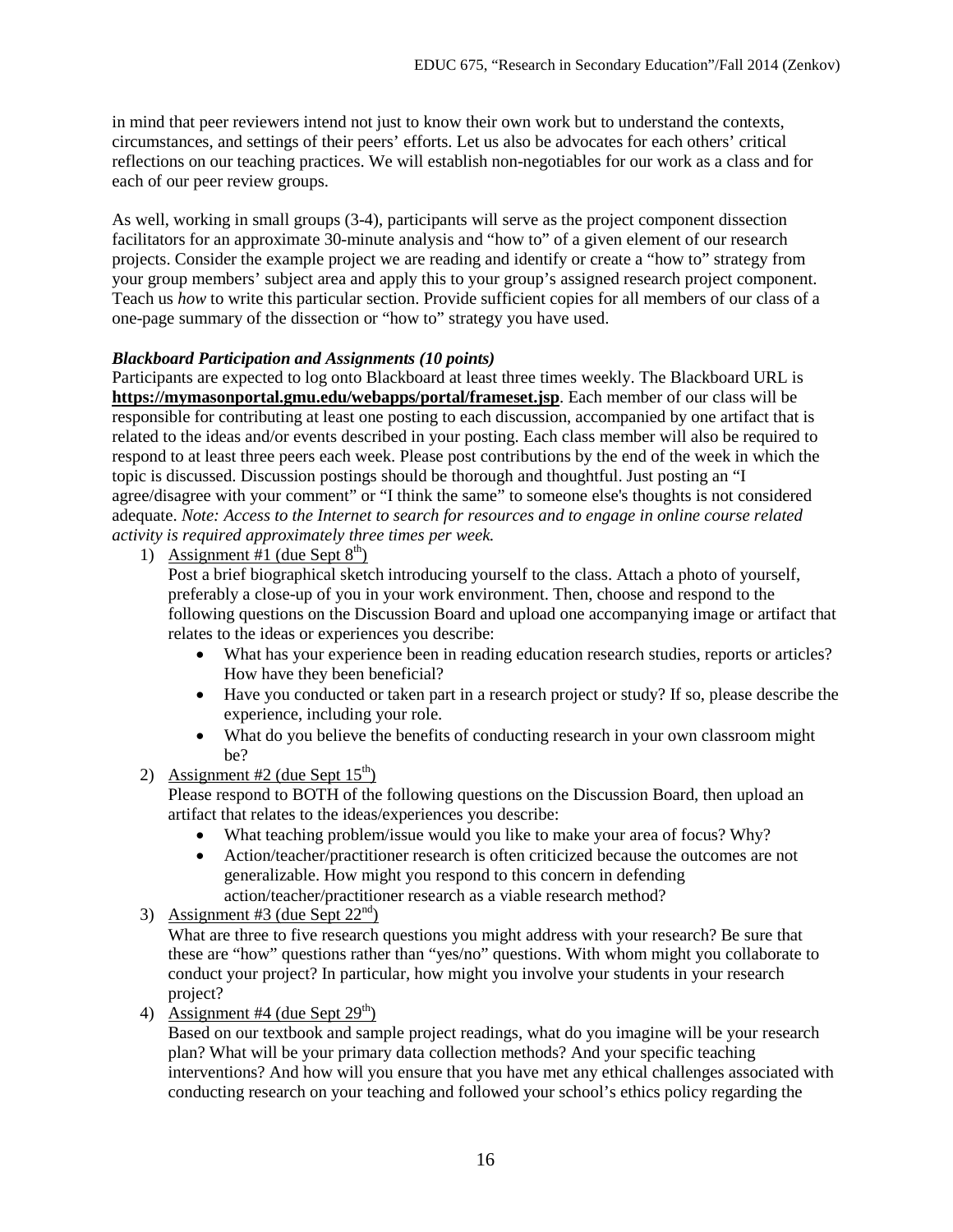collection of data?

5) Assignment #5 (due Oct  $14<sup>th</sup>$ )

How will you TRIANGULATE the data collection in your study? What three sources will you consider for at least one of your research questions? Why did you choose these sources? How will you insure that your study is VALID? How will you insure that your data collection techniques are RELIABLE? What is an example of the most interesting, surprising, consistent, or representative data you have gathered this week? What initial sense (analysis!) have you made of any data you collected this week or thus far in your study?

6) Assignment #6 (due Nov  $3<sup>rd</sup>$ )

What are the challenges you face in writing up the results of your final research project? Return to your methods section and revise your timeline and the description of your intervention and data collection plan to match what you *actually* did—if this was different than what you originally planned. What is an example of the most interesting, surprising, consistent, or representative data you have gathered this week? What initial sense (analysis!) have you made of any data you collected this week or thus far in your study?

7) Assignment #7 (due Nov  $10^{th}$ )

Prepare a list of ten references (APA style) you have identified so far in your review of the literature that appear to be relevant to your study. References should be from refereed journals, books, and scholarly compilations. What is an example of the most interesting, surprising, consistent, or representative data you have gathered this week? What initial sense (analysis!) have you made of any data you collected this week or thus far in your study?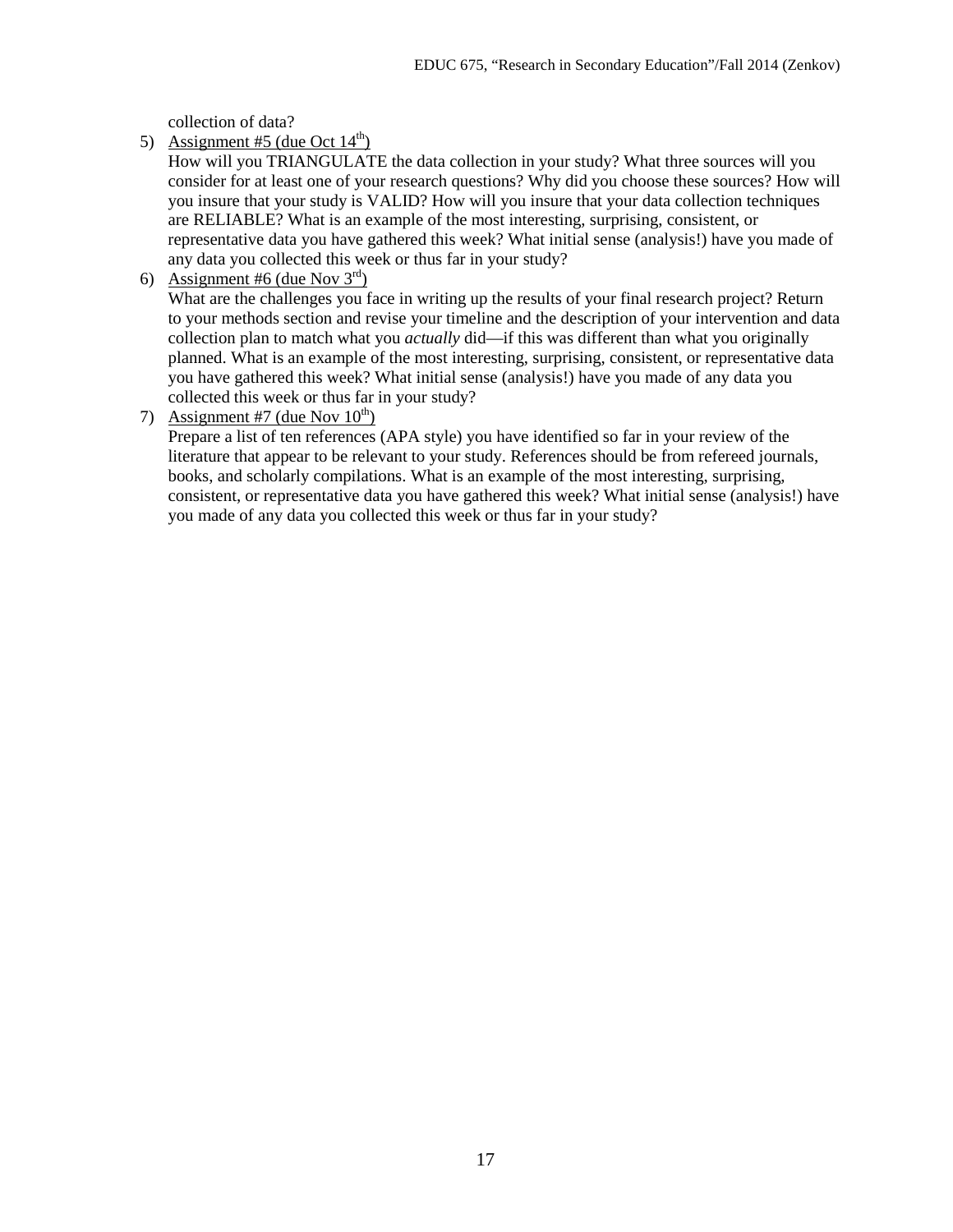# 8) Assignment #8 (due Nov  $24<sup>th</sup>$ )

What is an example of the most interesting, surprising, consistent, or representative data you have gathered this week? What initial sense (analysis!) have you made of any data you collected this week or thus far in your study? As well, what have been your top two or three questions about this action research work thus far? That is, questions about the PROCESS of doing action research, the challenges of doing it. And how would you answer those questions now, if such a question was posed to you by someone else planning to take this course or conduct a research project in the future?

# *Action/Teacher/Practitioner Research Project Draft Components (15 points)*

You will submit for instructor and peer review the following draft sections of your action/teacher/practitioner research paper: introduction/contexts, literature review, methodology, findings, and discussion/action plan. Due dates of these drafts are listed in the schedule below, and the specific elements of these sections will be provided via samples, descriptions, and rubrics. Completing these draft elements will scaffold you toward completion of your final project—a very good thing.

# *Action/Teacher/Practitioner Research Project (60 points)*

Participants will design and conduct an action/teacher/practitioner research project that is relevant to their present or future teaching positions. Outlines, examples, descriptions, and rubrics of these projects will be provided. You will write a literature review and proposal for this project, collect and analyze preliminary data, and share the results of your study with both our class (and potentially an outside audience) in a PowerPoint presentation. It is possible to partner with another student for the purpose of sharing data and researching different aspects of a common topic; each partner, however, must submit an original, standalone report. Each participant will make an in-class ten-minute presentation (ungraded) on her/his project; an outline and examples of these presentations will be provided. Please note that projects or papers submitted for credit in another course cannot also be used for a grade in this course. Your data sources for this project must include either (or both) of the following artifacts: 1) visual representations (images or photographs of your classroom, students at work, etc.); 2) student feedback related to your research question and your teaching intervention. When considering research topics, you should identify a research question that really matters to you. It should be something about which you are curious and with which you are willing to spend time researching and learning. In the words of a former Mason student, "If you aren't eager to spend several days curled up reading about your topic, then it's not love, and you need to ditch it and find another topic."

# *Action/Teacher/Practitioner Research Impact Presentation*

Working in small groups—likely your peer review group—you will identify one authentic, alternative, preferably contemporary media-based method through which you will share the impact of your teacher research. While you will make a brief presentation of your individual research findings in class, the mission of this assignment is for your group to design and enact a presentation that moves the public understanding of your group members' studies along. You might choose to create a collective presentation on your group members' projects or you might highlight one group member's project and findings. You might decide to present your knowledge about a theme or topic central to each of your research topics such as differentiation or classroom environments. You might highlight the very importance of action/teacher/practitioner research or summarize the findings of your group members' efforts. You are encouraged to display and present these findings in an alternative setting and through creative means, with your primary goal being engaging in an exercise in demonstrating the significance of your research to the broader world. You may potentially share your project with the Secondary Program Faculty and members of the larger college or educational community.

# *TaskStream Requirements*

Every student registered for any Masters of Education course with a required performance-based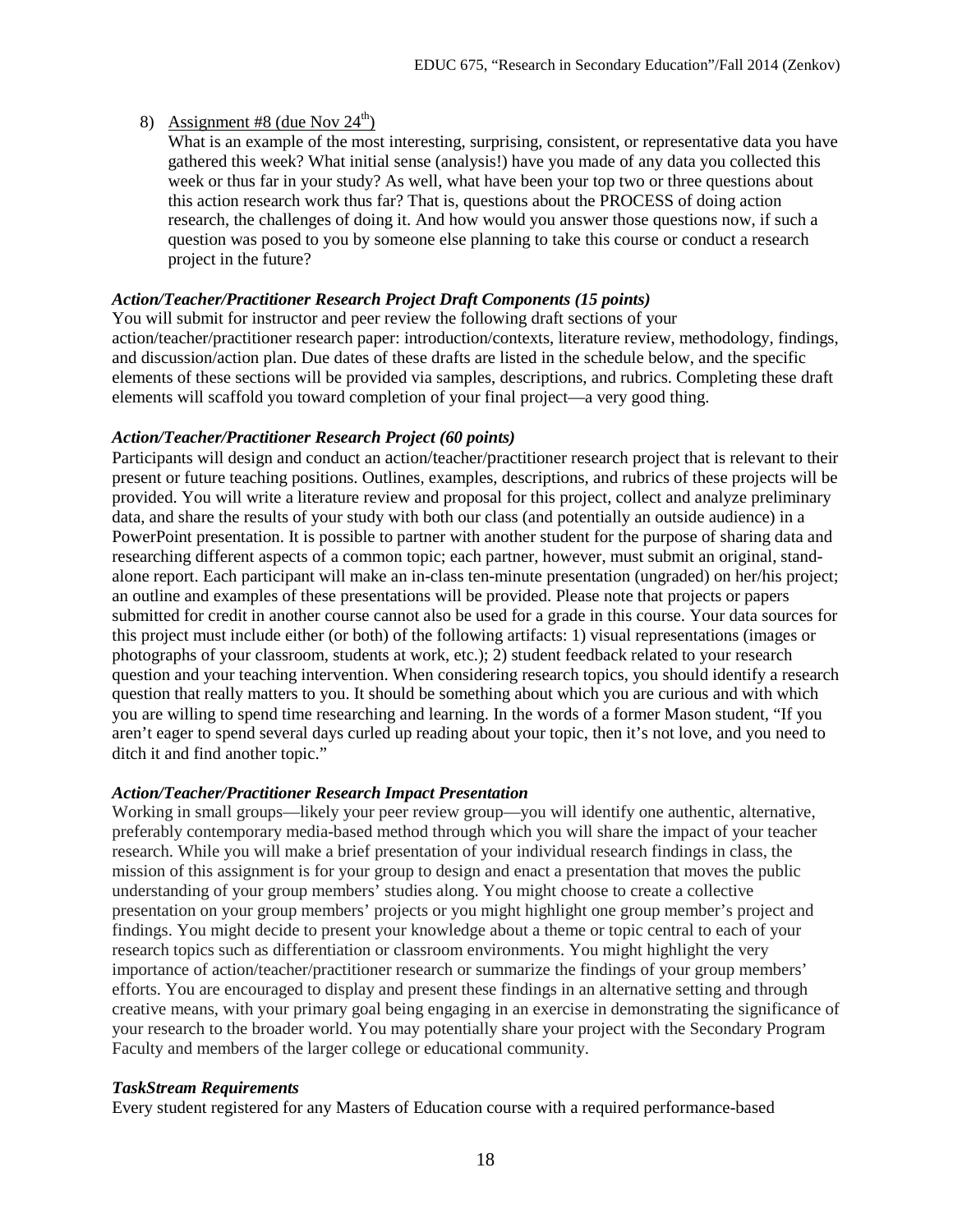assessment (PBA) is required to submit this assessment to TaskStream (regardless of whether a course is an elective, a onetime course or part of an undergraduate minor.) Evaluation of your performance-based assessment will also be provided using TaskStream. The PBA for EDUC 675 is the Action/Teacher/Practitioner Research Project and the Impact Presentation. Failure to submit these assessments to TaskStream will result in the course instructor reporting the course grade as Incomplete (IN). Unless this grade is changed upon completion of the required TaskStream submission, the IN will convert to an F nine weeks into the following semester.

#### **Assessment and Mastery Grading**

All assignments will be evaluated holistically using a mastery grading system; the general rubric is described below, and a specific rubric provided with each assignment. A student must demonstrate "mastery" of each requirement of an assignment; doing so will result in a "B" level score. Only if a student additionally exceeds the expectations for that requirement—through quality, quantity, or the creativity of her/his work—will she/he be assessed with an "A" level score. With a mastery grading system, students must *choose* to "go above and beyond" in order to earn "A" level scores.

- "A" level score = Student work is well-organized, exceptionally thorough and thoughtful, candid, and completed in a professional and timely manner. Student followed all format and component guidelines, as well as including additional relevant component. Student supports assertions with multiple concrete examples and/or explanations. Significance and/or implications of observations are fully specified and extended to other contexts. Student work is exceptionally creative, includes additional artifacts, and/or intentionally supports peers' efforts.
- "B" level score = Student work is well organized, thorough, thoughtful, candid, and completed in a professional and timely manner. Student followed all format and component guidelines. Student supports assertions with concrete examples and/or explanations. Significance and/or implications of observations are fully specified.
- "C" level score = Student provides cursory responses to assignment requirements. Student did not follow all format and component guidelines. Development of ideas is somewhat vague, incomplete, or rudimentary. Compelling support for assertions is typically not provided.
- $\bullet$  " $F$ " level score = Student work is so brief that any reasonably accurate assessment is impossible.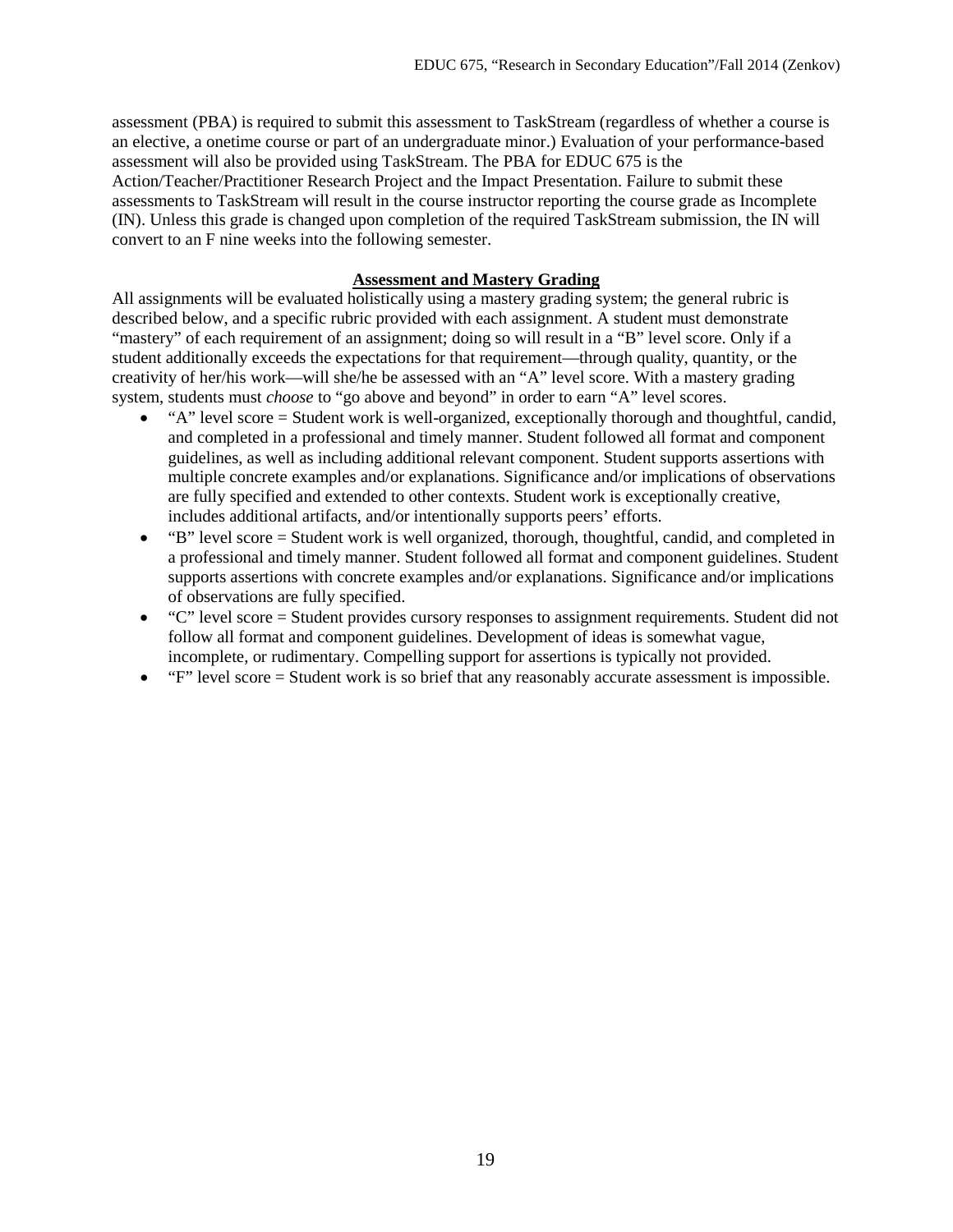| <b>Grading Scale</b> |                 |
|----------------------|-----------------|
| $A = 95 - 100\%$     | $B = 80-82\%$   |
| $A = 90-94\%$        | $C = 70-79%$    |
| $B_{+} = 87 - 89\%$  | $F =$ Below 70% |
| $B = 83 - 86\%$      |                 |

Incomplete (IN): This grade may be given to students who are passing a course but who may be unable to complete scheduled course work for a cause beyond reasonable control. The student must then complete all the requirements by the end of the ninth week of the next semester, not including summer term, and the instructor must turn in the final grade by the end of the 10th week. Faculty may grant an incomplete with a contract developed by the student with a reasonable time to complete the course at the discretion of the faculty member.

### *Assignments/Possible Points*

Attendance, Participation, and Discussion Facilitation = 15 points Blackboard Participation and Assignments = 10 points Action/Teacher/Practitioner Research Project Draft Components = 15 points

- Introduction/Contexts
- Literature Review
- Methodology
- Findings
- Discussion/Action Plan

Action/Teacher/Practitioner Research Project (including presentation) = 60 points Total  $= 100$  points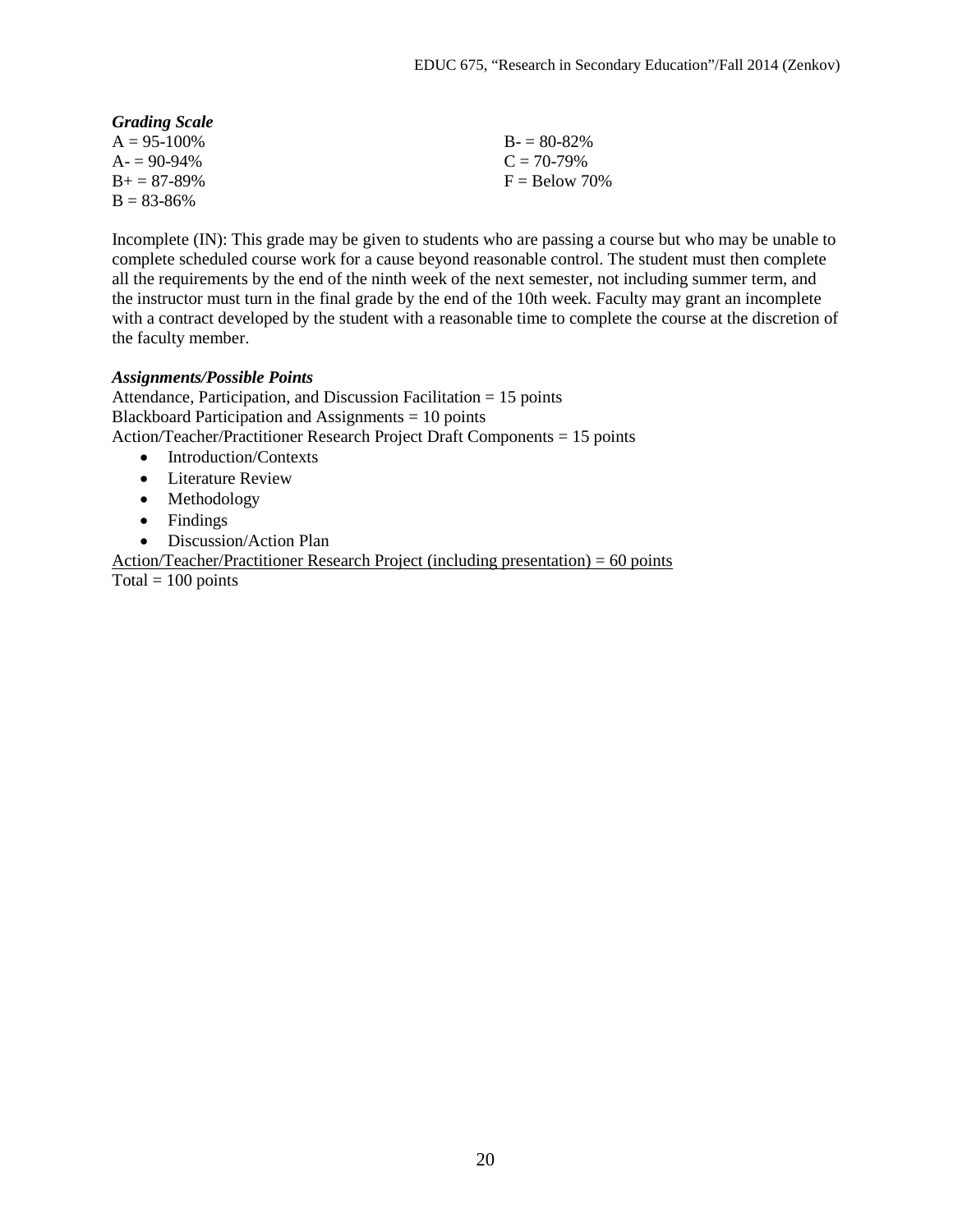# **Tentative Schedule**

| Week #/<br><b>Dates</b>                      | <b>Topic/Activity</b>                                                                                                                                                                                 | <b>Assignment due</b>                                             | <b>Reading</b>                                                     |
|----------------------------------------------|-------------------------------------------------------------------------------------------------------------------------------------------------------------------------------------------------------|-------------------------------------------------------------------|--------------------------------------------------------------------|
| Week #1<br>Aug 25 <sup>th</sup><br>(Campus)  | • Introductions, course overview, syllabus, requirements<br>• Introduction to action/teacher/practitioner research and Youth<br>Participatory Action Research (YPAR)<br>• Scheduling conference times | • None!                                                           | • Mills, "Understanding Action<br>Research"                        |
| Week #2<br>Sept $1st$                        | • No class: Labor Day holiday                                                                                                                                                                         | • None!                                                           | • None!                                                            |
| Week #3<br>Sept 8 <sup>th</sup><br>(Campus)  | • Small group conferences; conferences begin at 4 pm and class<br>begins at 5:30 pm<br>• Dissection of an Introduction/Contexts section                                                               | • Discussion Board Assignment #1                                  | • Bautista, et al article<br>• Reflective, Ch. 1                   |
| Week #4<br>Sept 15 <sup>th</sup><br>(Online) | • Choosing our research model—action/teacher/practitioner<br>research or YPAR<br>• Research Expert: Kristien Zenkov                                                                                   | • Discussion Board Assignment #2<br>• Draft Introduction/Contexts | • Reflective, Ch. 2<br>· Zenkov, et al YPAR project                |
| Week #5<br>Sept $22^{\text{nd}}$<br>(Campus) | • The nature of "collaboration" with our research projects<br>• Developing our research questions<br>• Research Expert: Sara Hannon, Alex Lancia, or Jana Patterson                                   | • Discussion Board Assignment #3                                  | • Reflective, Ch. 3<br>• Hannon or Lancia research projects        |
| Week #6<br>Sept 29 <sup>th</sup><br>(Online) | • Online small group conferences<br>• Developing a research plan<br>• Research Expert: Sandy Leathart or Dawn McCusker or Heather<br>Denicola                                                         | • Discussion Board Assignment #4                                  | • Reflective, Ch. 4<br>• Leathart or McCusker research<br>project  |
| Week #7<br>Oct $6th$<br>(Campus)             | • Developing a research plan, continued<br>• Writing your Literature Review<br>• Research Expert: Jennifer Golobic or Katie Stone or Erin Dwyer                                                       | • Research Dissection Group #1: The<br><b>Literature Review</b>   | • Reflective, Ch. 4 (redux)<br>· Golobic or Stone research project |
| Week #8<br>Oct 14 <sup>th</sup><br>(Online)  | • Finding your findings and data analysis<br>• Research Expert: Carlie Hahne or Lizzie Peckenham or Alice<br>Lima-Whitney<br>• Data collection period                                                 | • Discussion Board Assignment #5<br>• Draft Literature Review     | • Reflective, Ch. 5<br>• Hahne or Peckenham research<br>project    |
| Week #9<br>Oct $20^{\text{th}}$<br>(Campus)  | • Small group conferences; conferences begin at 4 pm and class<br>begins at 5:30<br>• Data collection period                                                                                          | • Research Dissection Group #2: The<br>Methodology                | • Reflective, Ch. 5 (redux)                                        |